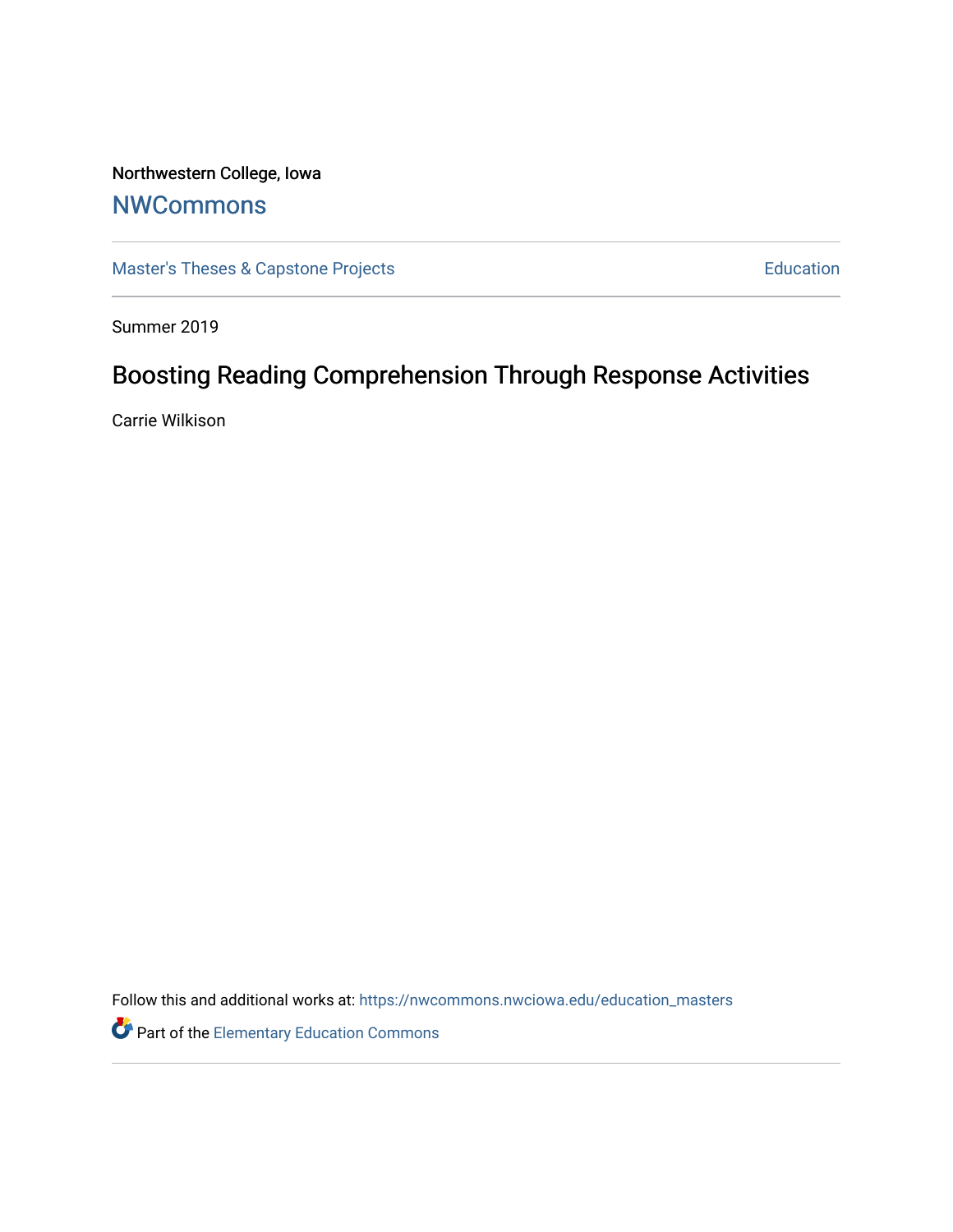### Boosting Reading Comprehension Through Response Activities

Carrie Wilkison

Northwestern College

An Action Research Project Presented

in Partial Fulfillment of the Requirements

For the Degree of Master of Education

August 16, 2019

Dr. Daniela Syed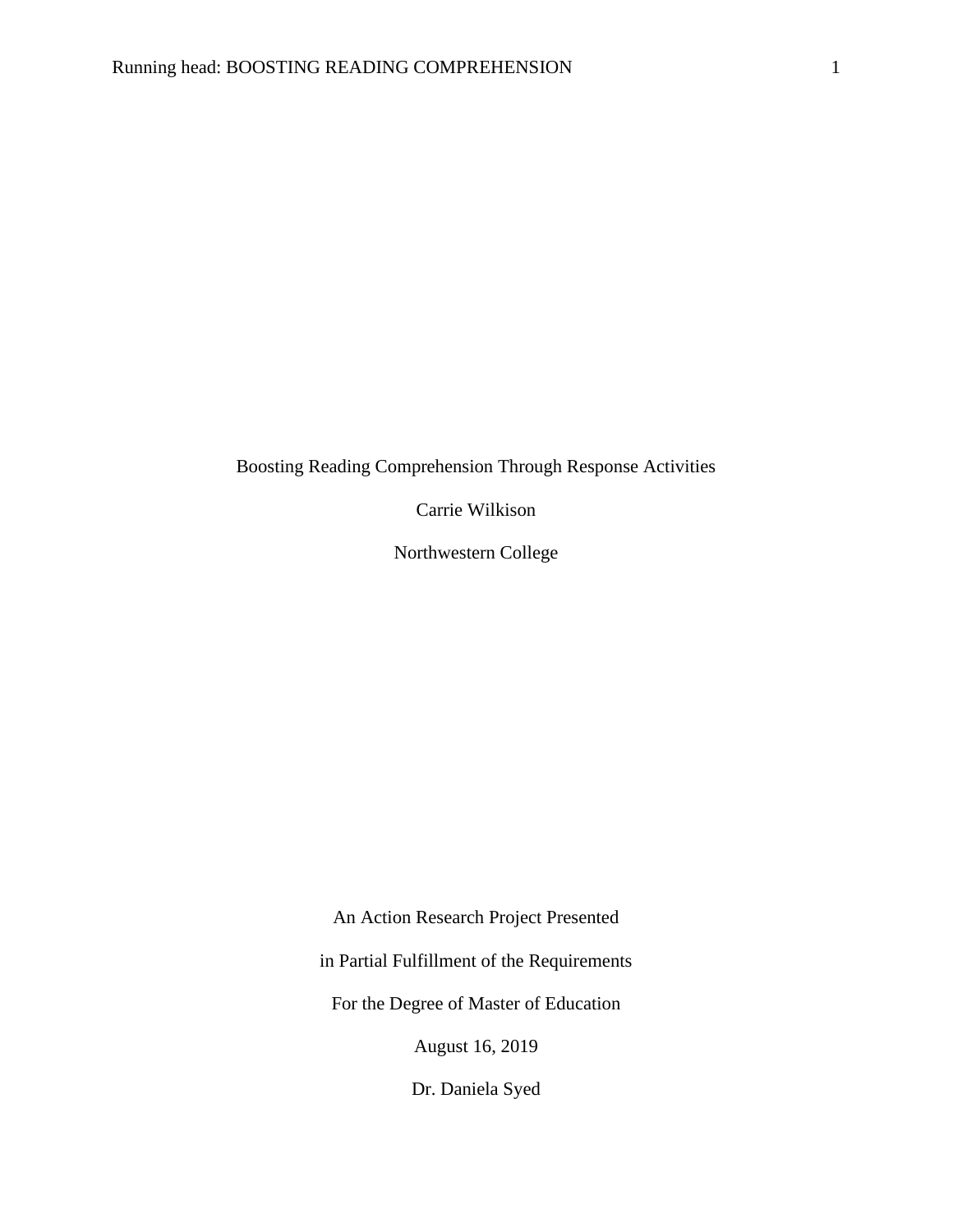## **Table of Contents**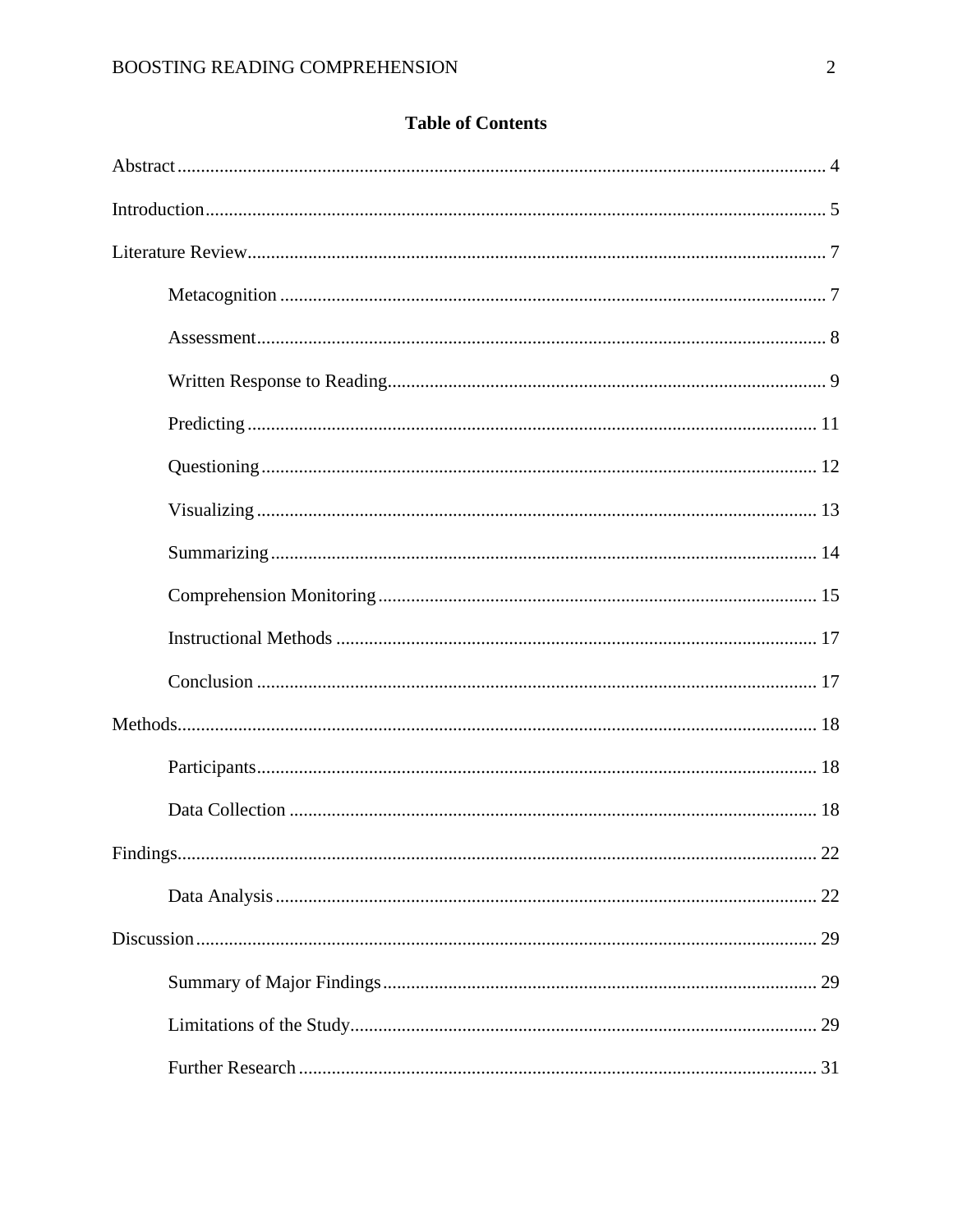### BOOSTING READING COMPREHENSION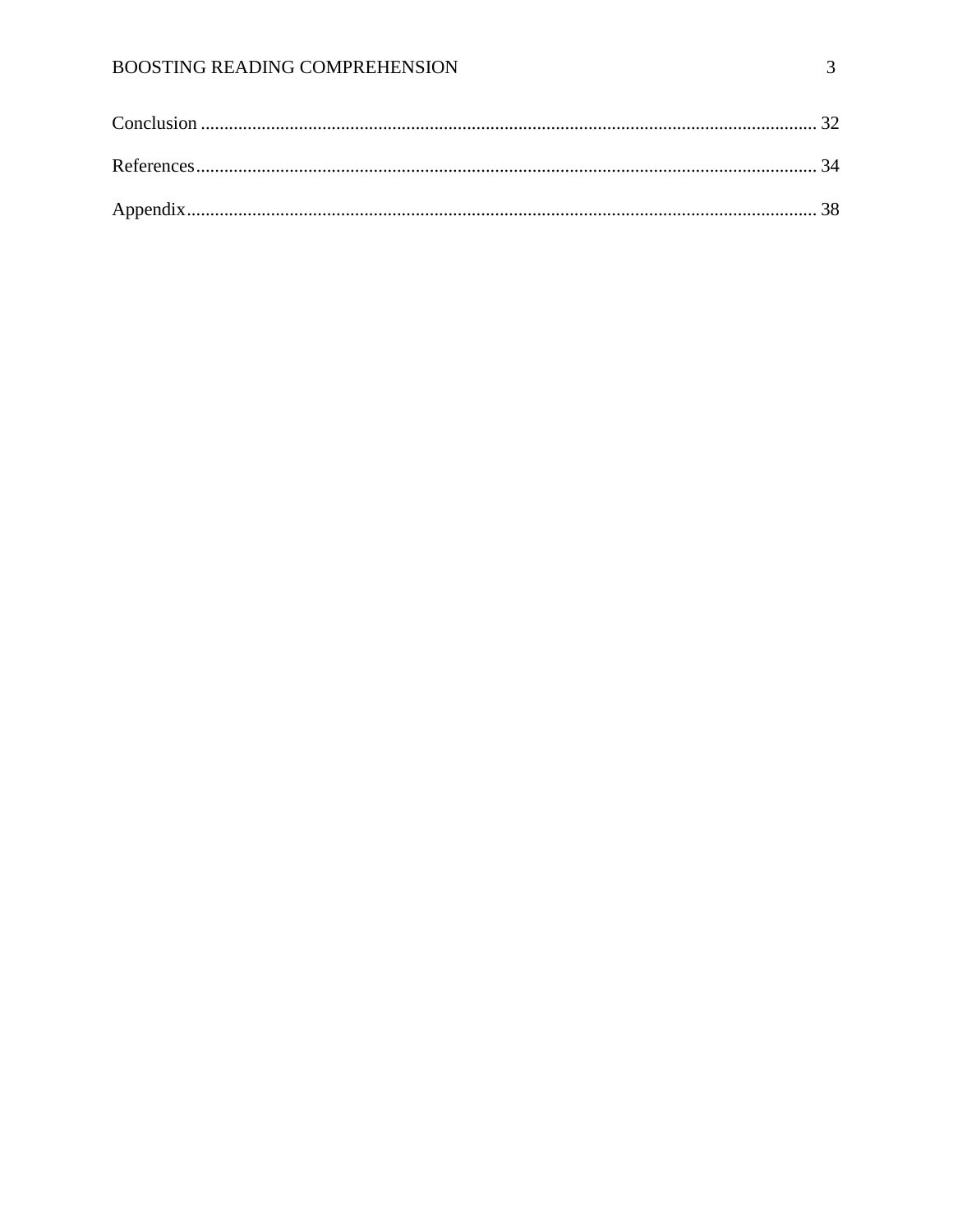#### Abstract

This action research project was conducted to help determine if the use of written reading response activities would improve reading comprehension when students are reading independently. The study was conducted with twenty 3rd grade students. The students read one text a week for ten weeks and completed written reading response activities before, during, and after reading each text. The reading responses focused on the comprehension strategies of predicting, questioning, visualizing, and summarizing. The goal was for the students to build the metacognitive skill of comprehension monitoring and use the reading strategies when independently reading. Data was collected from teacher created rubrics from the reading responses, comprehension quizzes for each text read, and reading comprehension scores from the aimwebPlus Universal Screening assessment. Analysis of the data showed a positive effect size of the use of reading responses on reading comprehension when reading independently.

*Keywords:* comprehension strategies, reading response, comprehension monitoring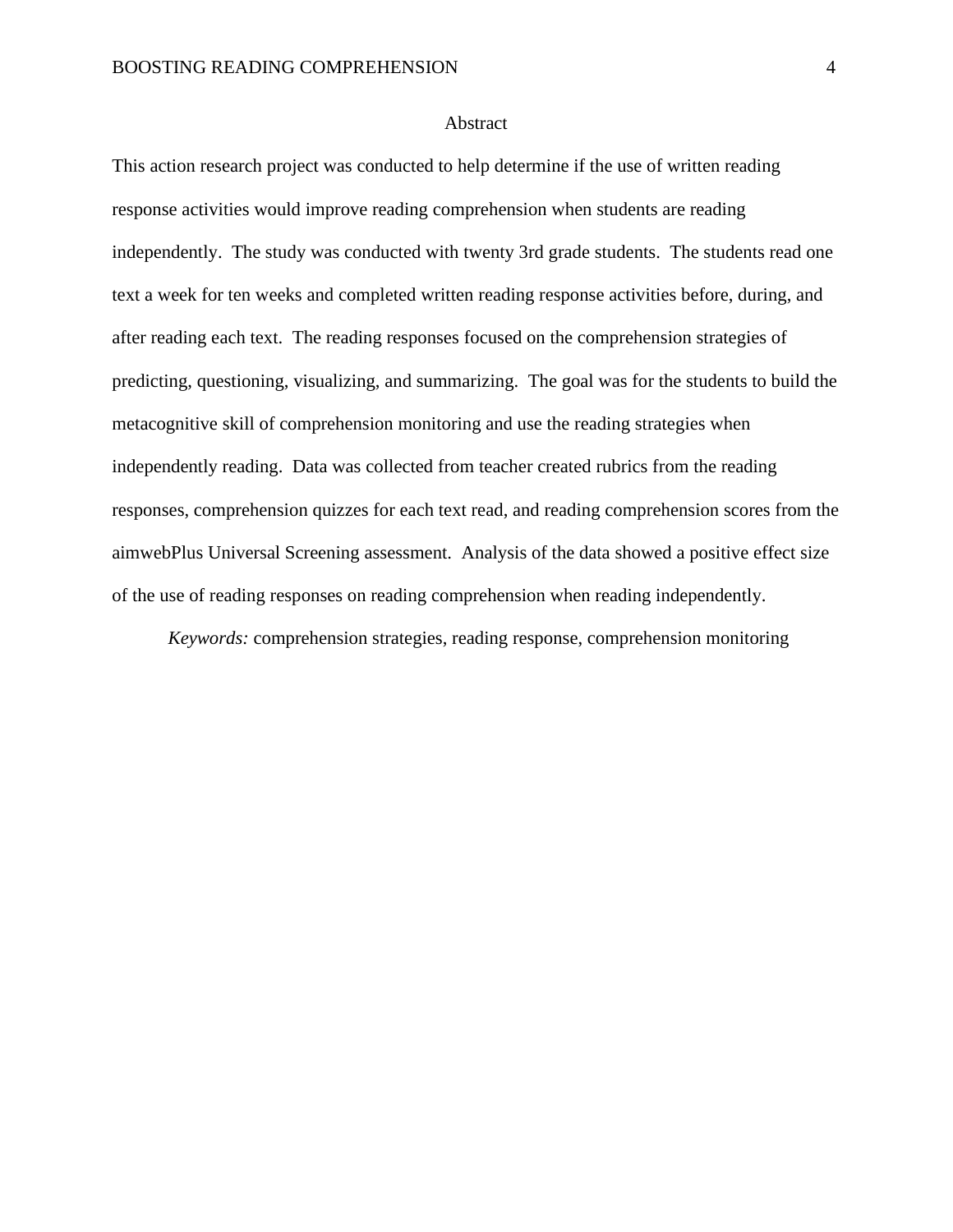#### Boosting Reading Comprehension Through Response Activities

Being able to comprehend texts is the ultimate goal of reading. It is imperative for children to be able to develop strategies to help them understand and make connections to the texts they encounter (Dorn & Saffros, 2005). This is especially critical for third grade students. Third grade is a momentous year in a child's academic development (Hernandez, 2011). It is during this year that instruction tends to move from a basic proficiency in literacy to the use of more multifaceted methods of comprehension (Hart & Stebick, 2016). The ability to comprehend texts is crucial for students' future academic success and for the duration of their lives (Dorn & Saffos, 2005). According to a study conducted by Hernandez (2011), if students are not reading proficiently by the end of third grade, approximately one in six of them will fail to graduate on time.

Comprehension is an intricate process that is controlled by intellectual, social, emotional, and perceptual encounters (Dorn & Saffos, 2005). When students read, they are using a variety of comprehension strategies in order to gain an understanding of the text. It has been noted that the majority of instructional time spent in the primary grades focuses on phonics, fluency, phonemic awareness, and decoding, while very little time is spent on comprehension and the strategies to monitor it (Peterson, 2019; Gutiérrez-Braojos, Fernández, & Salmerón-Vílchez, 2014). However, all early elementary readers need the opportunity to think deeply about text by questioning, inferencing, and making text connections (Peterson, 2019).

Explicitly teaching these strategies to students is imperative in order to help them become successful readers (Ness, 2011; Yeomans-Maldonado, 2017). Modeling the strategies through the use of think alouds can allow teachers to demonstrate what good readers do when they dig into a text. There also needs to be a way to assess their thinking. A response to reading can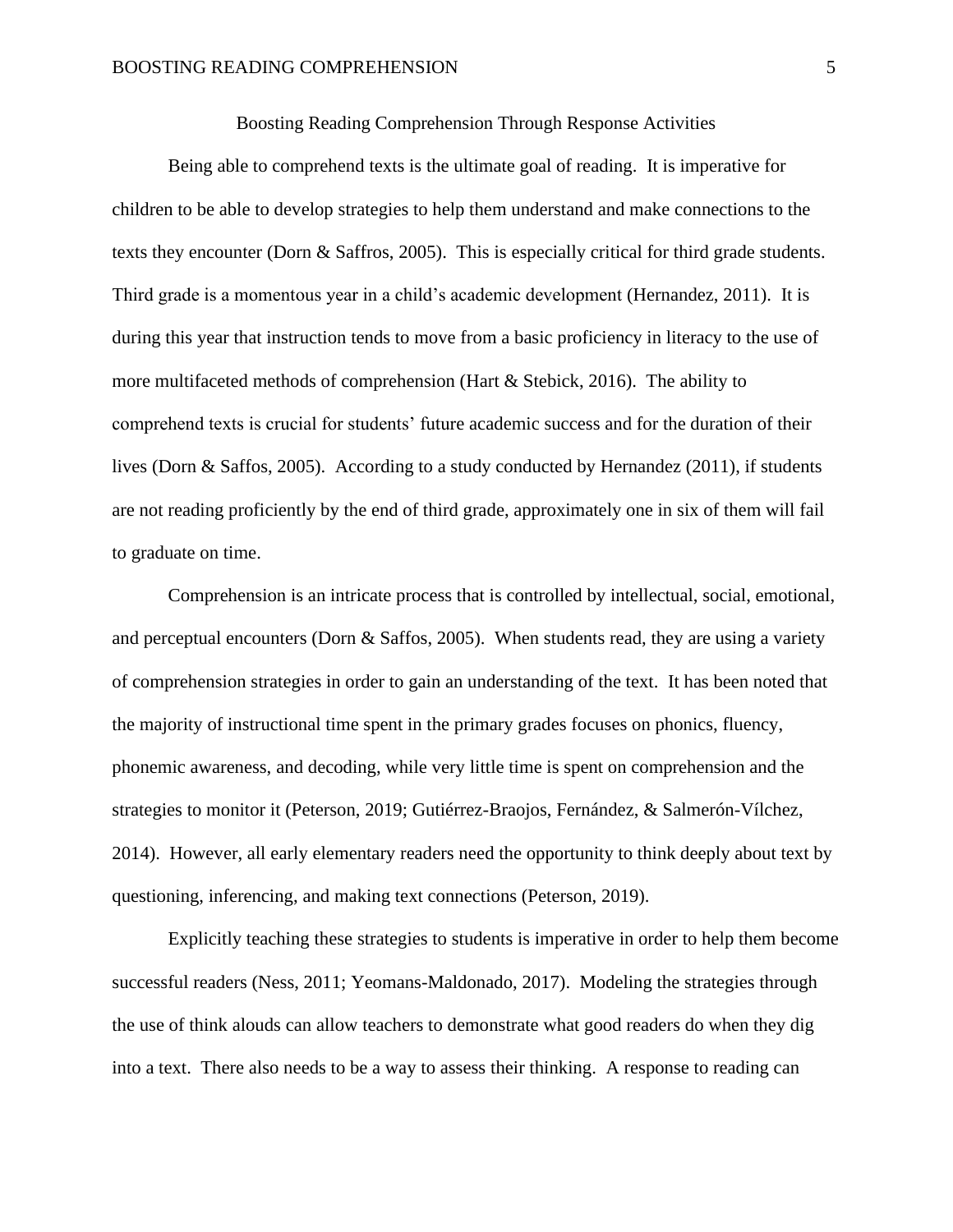provide evidence to know if a student is using these strategies and what they are thinking and learning (Harvey & Goudvis, 2007). Reading responses can come in many different forms and can utilize a variety of strategies.

The purpose of this action research is to determine if reading responses are effective in increasing reading comprehension as well as building the metacognitive skill of being able to monitor comprehension. At the beginning of the school year, eleven of the twenty students in this teacher researcher's third grade classroom were being progress monitored for reading due to low reading scores on the Fall aimswebPlus Universal Screening assessment. This teacher researcher was looking for ways to improve comprehension that also promoted self-monitoring when reading independently. While there are many different reading comprehension strategies, this teacher researcher chose to use predicting, questioning, visualizing, and summarizing activities as the strategies to focus on. Through the use of those reading response activities, this teacher researcher is looking to answer the following question: Will the implementation of a response to reading activity increase students' comprehension during independent reading time?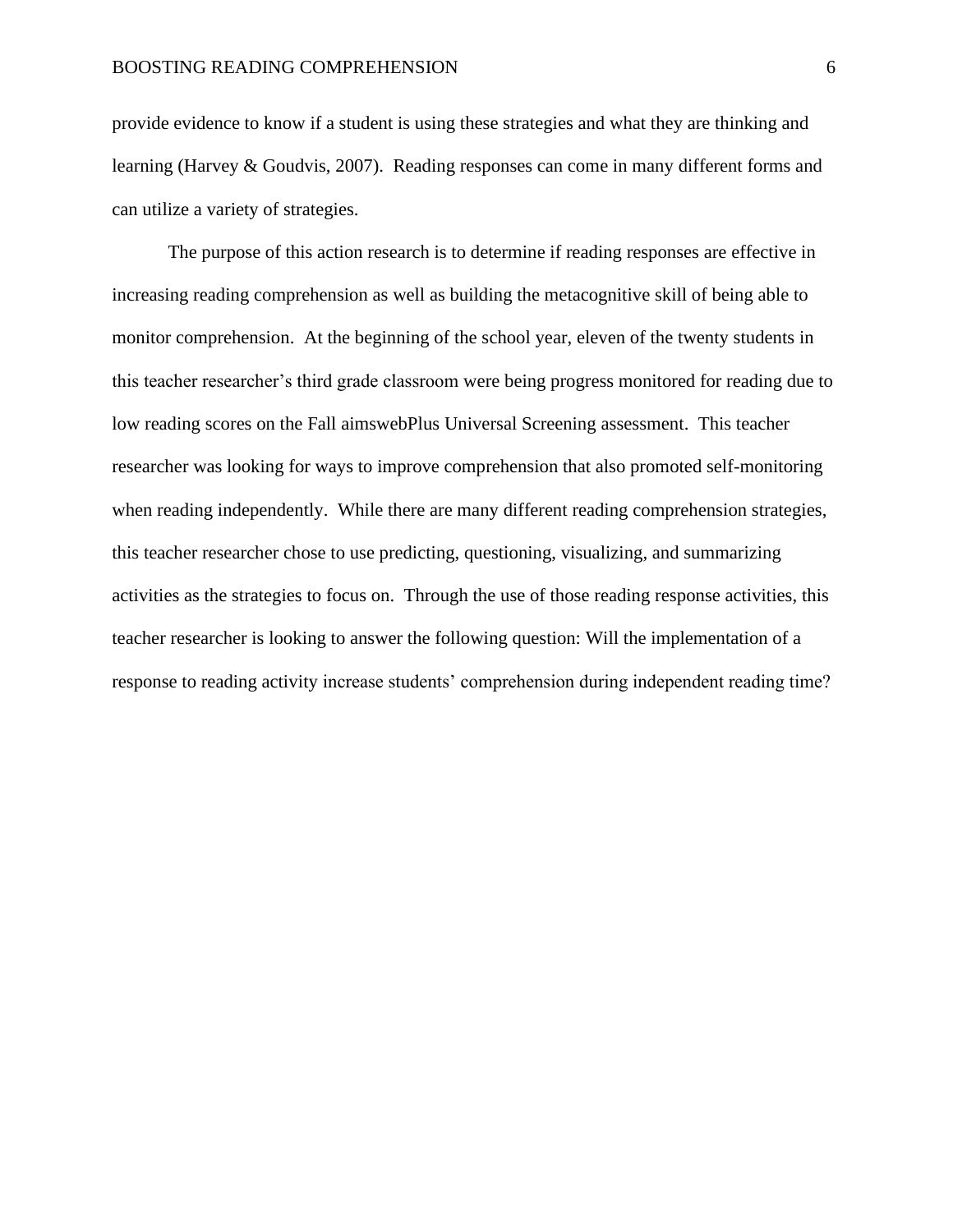#### **Literature Review**

Understanding what is read is critical to learning. Comprehension relies on the reader's ability to not only think about what the text is saying, but also to recognize what to do when there is a break down in his or her understanding (Tomczak, 2014). Most children do not naturally know how to problem-solve to get the meaning of texts. It is safe to assume that all students need to be explicitly shown (Hart  $&$  Stebick, 2016). It is important for teachers to explicitly teach students various comprehension strategies as well as how to monitor comprehension. Dependence on one strategy is not enough. An accomplished reader effectively and fluidly selects multiple reading strategies when meaning breaks down (Tomczak, 2014; Annevirta & Vauras, 2006). Not every student learns the same way nor are they all at the same level. The important thing to remember is that students cannot go it alone (Harvey & Goudvis, 2007).

Building reading comprehension skills is dependent on strengthening the cognitive processes that come naturally with strategic readers (Kolić-Vehovec & Bajšanski, 2006). In a study conducted in 1984, Palinscar and Brown discovered four comprehension strategies that help build comprehension-monitoring skills. These are questioning, summarizing, predicting, and clarifying. During the study, they realized that the use of these might enable readers to recognize and respond to indications of a breakdown in understanding (Palinscar & Brown, 1984).

#### **Metacognition**

Accomplished readers also have a higher level of motivation because they are prepared to use a variety of strategies when needed (Kolić-Vehovec & Bajšanski, 2006). One way for students to learn how to use multiple strategies during reading is to get them to think about their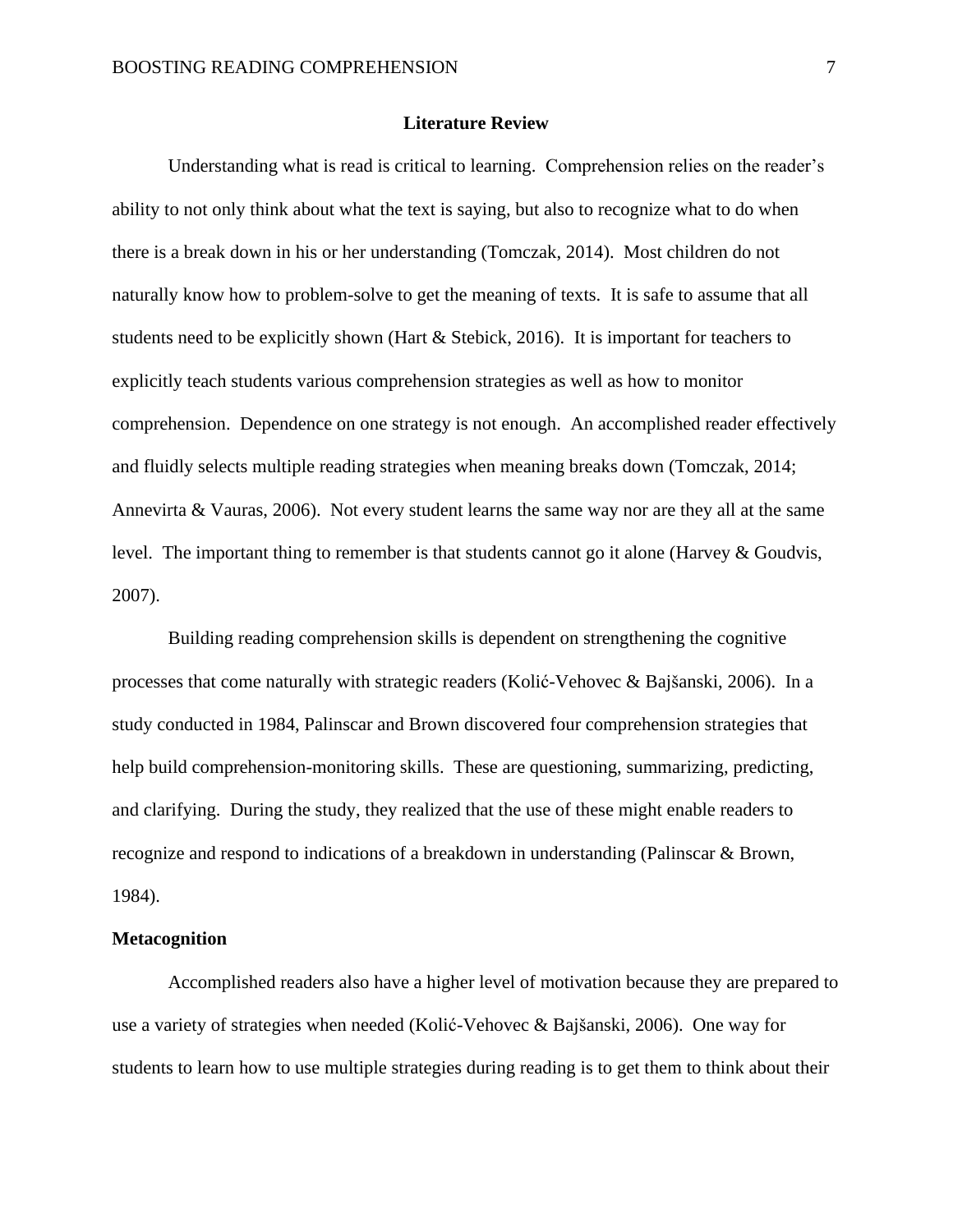#### BOOSTING READING COMPREHENSION 8

thinking. This metacognition involves planning, monitoring, and evaluating while trying to understand the text they are reading (Klingner, 2004). It is said that metacognition comes to light during early childhood, but may not fully emerge until around the age of eight (Connor, 2016). It becomes more influential and unambiguous throughout the developmental years and also becomes more disciplined by the student (Kolić-Vehovec & Bajšanski, 2006).

Readers who have metacognitive awareness can choose which comprehension strategy is needed while reading (Cobb, 2016). Often, developing readers do not know that the strategies exist or they are learned in isolation and they do not understand when to use them appropriately (Sperling, Ramsay, Reeves, Follmer, & Richmond, 2016). It is important for teachers to understand what strategies students are using and how well they are applying them in order to improve instruction (Harvey & Goudvis, 2007). Therefore, there needs to be a lot of practice with an array of reading strategies along with teacher feedback on the effectiveness of strategy usage in order to cultivate metacognitive awareness (Kolić-Vehovec & Bajšanski 2006). Instruction must also include how to use these various metacognitive strategies before, during, and after reading. As students build metacognition, they will begin to incorporate comprehension strategies naturally. Being able to internalize various comprehension strategies that foster understanding is what matters the most (Harvey  $\&$  Goudvis, 2007).

#### **Assessment**

During the assessment of comprehension skills, attention must be paid to the text levels used. Text levels categorize books based on a gradient of increasing text complexity. Students should be reading material at their instructional text level with sufficient fluency. According to Klingner (2004), when the text is at a frustration level or an accurate level but with labored fluency, comprehension will be hampered. On the other hand, when the text is too easy, some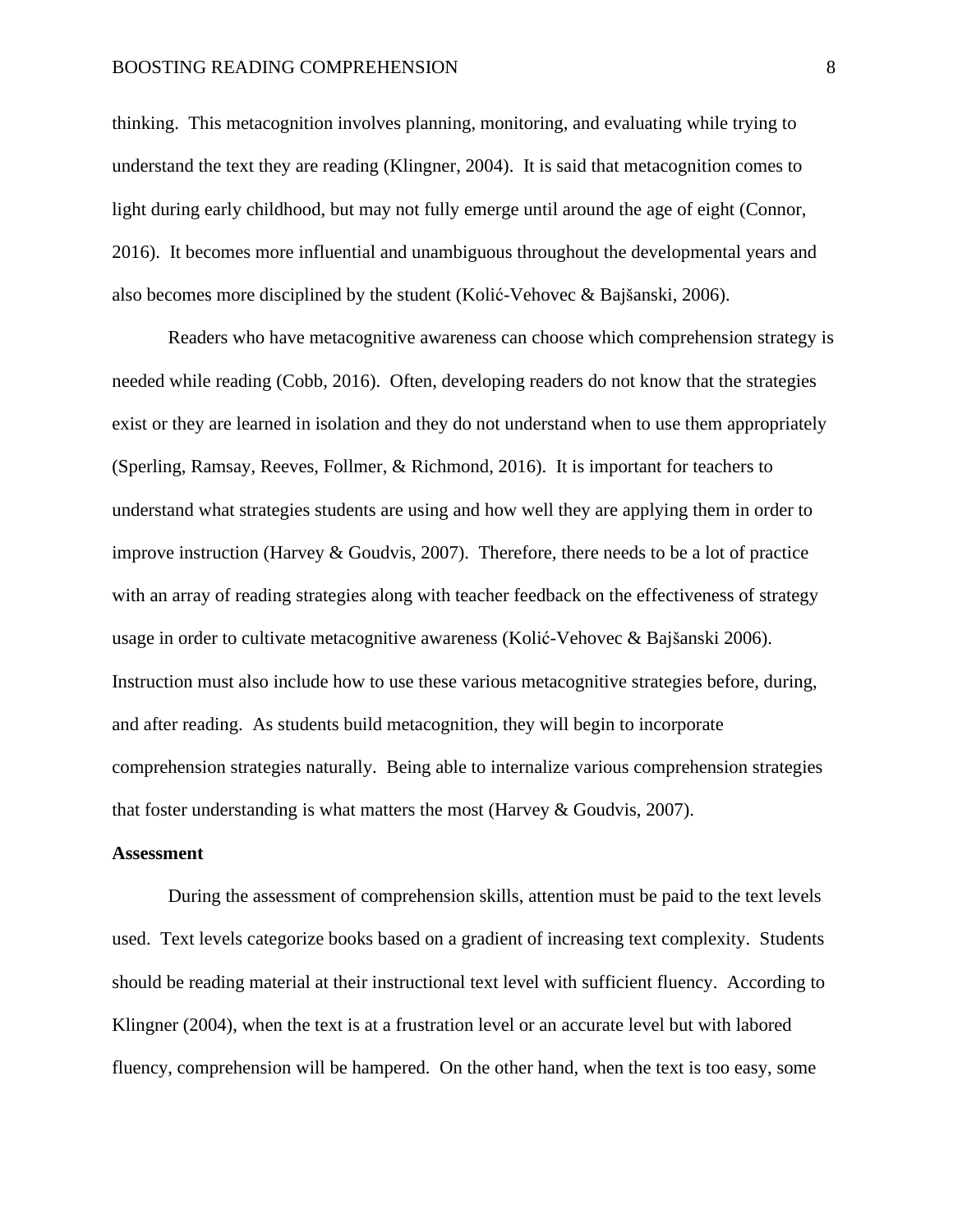cognitive and metacognitive processes will not be activated because the text needs to include some challenging elements to trigger those skills (Klingner, 2004).

Many of the conventional methods used to assess reading comprehension do not give specific data on how well a student truly understands what is read, nor do they show how a reader uses their cognitive and metacognitive abilities or what particular area they may be struggling with (Klingner, 2004). A written response to reading is a good tool to confidently assess a student's comprehension, much more so than a series of literal questions (Harvey & Goudvis, 2007). When students write about what they have read, teachers can get a good indication of their understanding. Writing demonstrates a much better understanding than fill-inthe-blank or multiple-choice questions that could possibly just be a good guess.

#### **Written Response to Reading**

Writing about reading is a part of a balanced reading program. Past research has shown that when teachers in the early elementary grades engage their students in writing about what they have read, there is an increase in reading skills (Peterson, 2019). Writing influences reading by slowing the thought process down enough to allow the reader to think more carefully about word parts and meaning (Dorn & Jones, 2012).

Writing not only contributes to reading skill development, but leads to deeper understanding (Dorn & Soffros, 2005). It allows students to become more aware of their thinking while writing and can then enhance content understanding (Hebert, Simpson, & Graham, 2013). In 2011, Graham and Hebert conducted a meta-analysis of 65 studies on the impact of writing on reading. When looking into whether writing about texts that students read improved comprehension, they discovered that a great majority of the analyzed studies had a positive effect size. Graham and Hebert (2011) also found that there was a positive influence on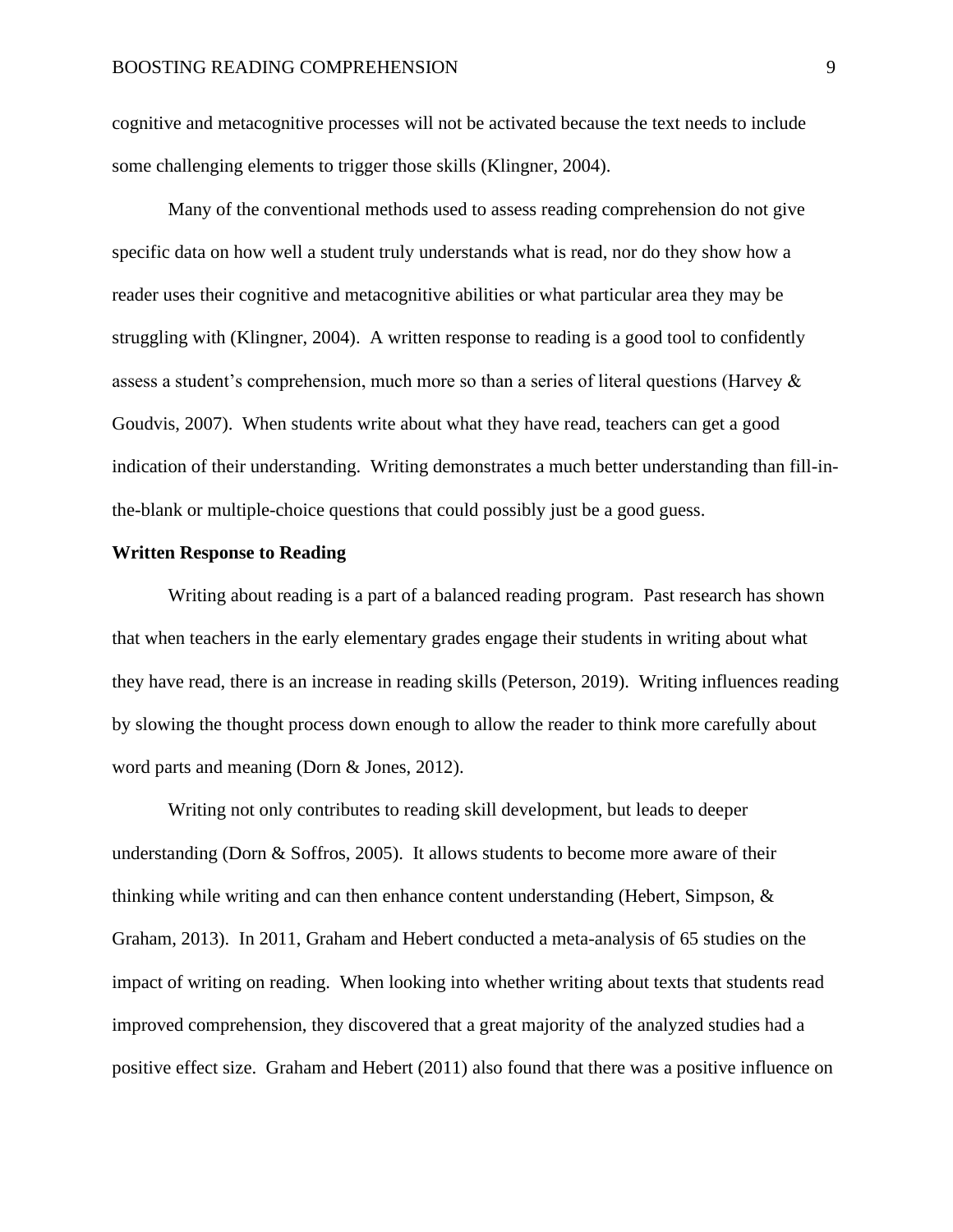reading comprehension for lower readers and writers when they wrote about their reading. Simply put, when students write about the texts that they have read, they think more deeply about those texts.

Writing enables students to better organize their thinking. They are provided with tools that help make their thinking more concrete and help them to analyze and connect with key ideas of the text (Graham & Hebert, 2011). Graham and Hebert (2011) took the analysis a step further and tried to break it down to specific writing activities, such as summary writing, questioning, extended responses, and note taking. Each activity was shown to be effective at increasing reading comprehension, but the authors found that generating questions brought the lowest effect size while extended writing brought the highest (Graham & Hebert, 2011). The variance in the effect sizes led Graham and Hebert (2011) to propose that different writing about reading activities produce different influences on comprehension. However, in 2013, Hebert, Simpson, and Graham conducted another meta-analysis to further breakdown the individual writing activities, stating that the activities were not directly comparable because the individual writing activities had a different desired outcome. With this analysis, they directly compared the writing activities and discovered that one writing activity is not better than another when looking for ways to boost comprehension and therefore, they could not recommend that educators use a specific writing activity (Hebert et al., 2013). Teachers should focus on improving writing instruction and skills if they hope to improve reading comprehension. The process that goes into forming content should improve one's understanding of content (Graham & Hebert, 2011).

Writing can induce and reinforce the practice of strategic learning (Bangert-Drowns, Hurley, & Wilkinson, 2004). Building metacognitive awareness about comprehension monitoring can be enhanced with the help of writing (Bangert-Drowns et al., 2004). Through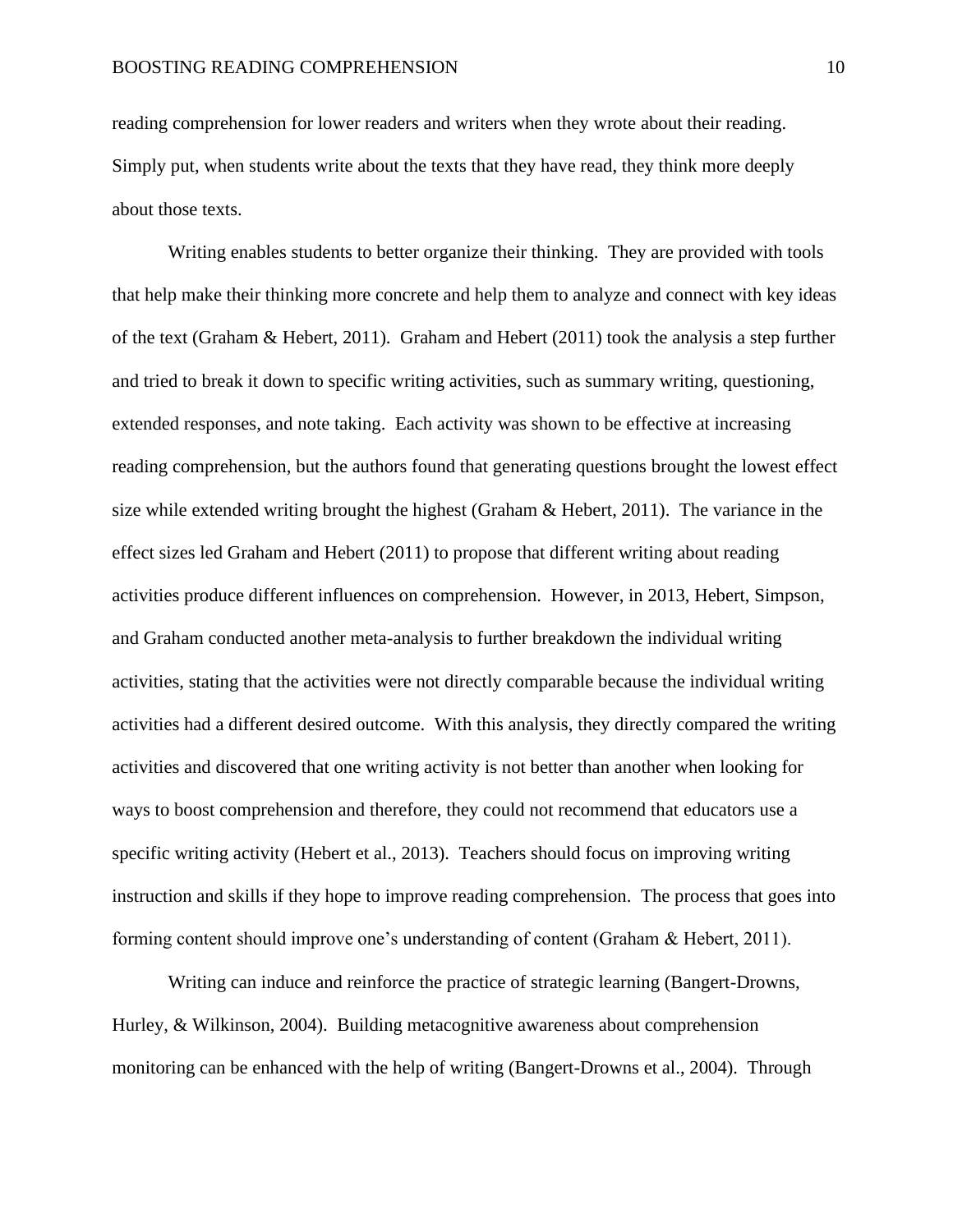writing, readers can evaluate their understanding or confusion (Bangert-Drowns et al., 2004). Students can also forge their own analysis of the text and develop a deeper understanding (Peterson, 2019). One does need to be cautious with the use of writing activities. While writing may improve reading comprehension in lower learners, those with poor writing skills may find the task to be too daunting and it may be detrimental to their motivation to learn (Bangert-Drowns et al., 2004).

#### **Predicting**

Making predictions is a comprehension strategy that can help children become invested in their reading. Predicting can both improve understanding and allow students to monitor their comprehension (Palinscar & Brown, 1984). The objective of predicting is to get the readers involved in the higher-level thinking process of carrying out various tasks concurrently (DeVries, 2015). These tasks include drawing on prior knowledge, supplying details, and determining if the prediction they made was accurate (DeVries, 2015). Students become engaged in the texts they read because they want to see if their prediction comes true. Poor readers often do not try to predict what will come next in a text, whereas skilled readers will automatically make predictions (DeVries, 2015). A good way to help struggling readers make predictions is to have them look at the picture on the cover and make a guess as to what the story will be about. If the predictions are not correct, the readers are provided with an opportunity to make adjustments to their thinking as they are reading. They can then form a new prediction.

Predictions should be made before reading to engage the students and prepare for what is to come. This preparation step is beneficial for all students, but particularly for struggling readers (Hart & Stebick, 2016). It is important for struggling readers to ponder about what they will be reading because if they are not prepared and invested in the text, there may be some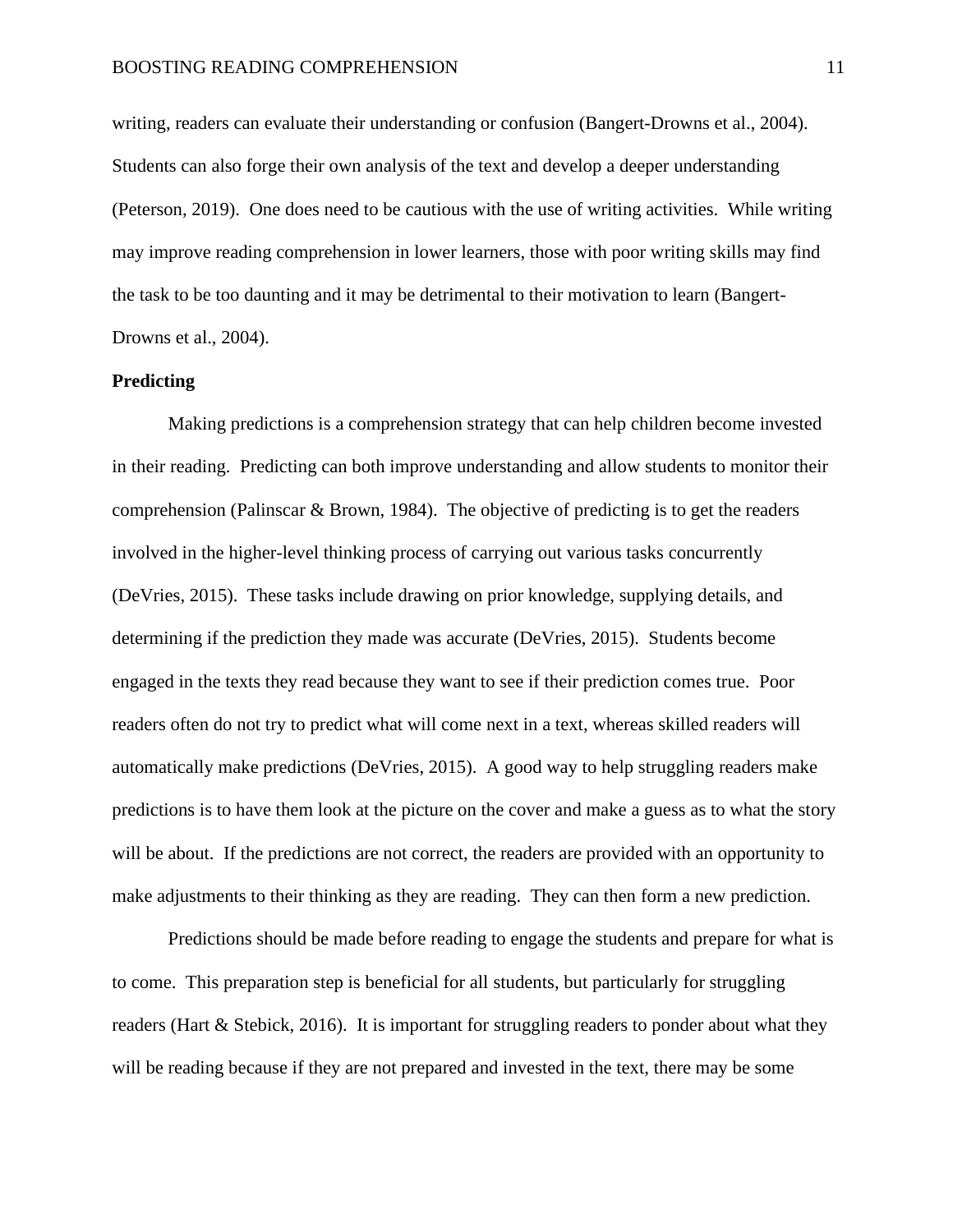disruptions and a decrease in motivation which will make the readers want to withdraw from their reading (Hart & Stebick, 2016).

Predictions can also be made during reading if the original prediction was not correct or as characters change. Predicting goes along with making inferences (Harvey & Goudvis, 2007). Students need to use their background knowledge about what they know and infer what they think will happen next. Read-alouds can be great opportunities for teachers to model how to make predictions so readers can use predicting as a way to understand the texts when they read independently (DeVries, 2015).

#### **Questioning**

The Iowa Department of Education (2016) requires that students be able to demonstrate understanding of texts by being able to ask and answer questions. Therefore, questioning and comprehension must be a critical part of literacy instruction. Questioning is good way to engage in higher-level thinking and build understanding. Children are naturally inquisitive, but often many of the questions are teacher generated (Ness, 2017). By allowing students to generate their own questions, it will help keep them focused, develop a better understanding of what is being read, and give them some ownership in their learning. When students can master generating questions in familiar texts they are then better able to apply that strategy to new texts and various genres (Ness, 2017).

Sperling et al. (2016) suggest using the Elaborative Interrogation (EI) strategy that gets students to ask why questions. With it they write and answer why questions that draw from their natural curiosity and current understanding with the objective being that they can build new understanding. Another strategy is using open-ended questions that require students to develop and write their own responses and organize their knowledge. Using open-ended questions has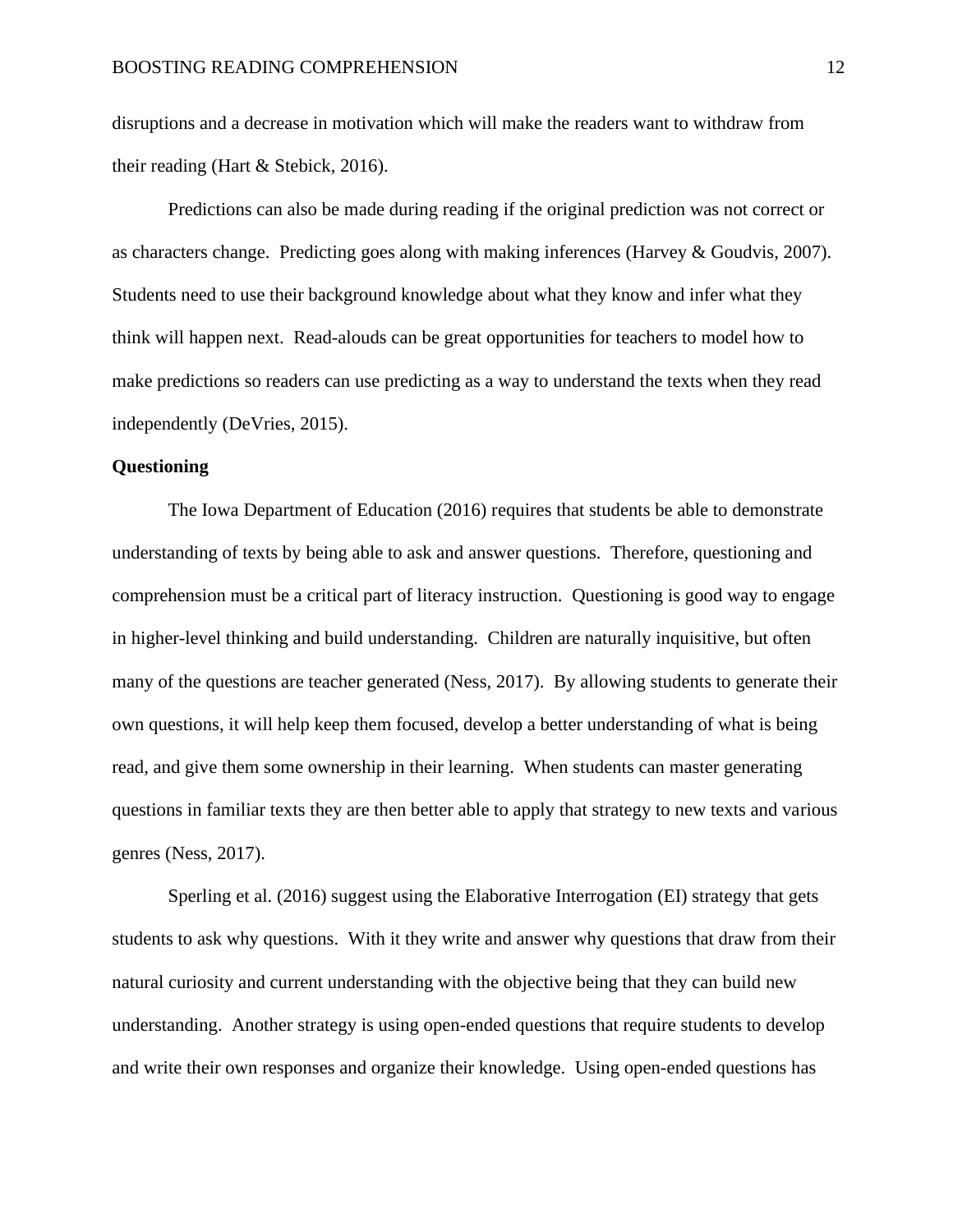been widely used and allows students the ability to demonstrate their thinking and understanding (Özyeter & Kutlu, 2018). Creating open-ended questions can boost higher order thinking. When students can generate and answer their own open-ended questions their comprehension can be enhanced (Peterson, 2019).

Students are naturally curious about what happens in the world. The questioning strategy draws upon that sense of wonder and can be easily implemented in the classroom with very little initial input from the teacher (Sperling et al., 2016). However, teachers should help students to realize what they are capable of doing by creating a classroom environment that allows them to use higher order thinking and create questions that help them to advance their comprehension (Özyeter & Kutlu, 2018). Classroom activities should focus on the readers' individual and cognitive abilities in order to encourage higher order responses ( $\ddot{O}$ zyeter & Kutlu, 2018). When students are given the opportunity to develop their own questions, they are given the advantage of being able to better comprehend the texts they have read and engage their higher order thinking abilities (Ness, 2017). They begin to take control of their own learning and understanding.

#### **Visualizing**

When readers visualize, they are creating a movie in their mind. The reading becomes more personal and keeps the reader engaged because they become attached to the characters they are picturing (Harvey  $\&$  Goudvis, 2007). Visualizing what is read is a natural reaction of the brain if there is appropriate background knowledge to be able to create the images (Dorn & Soffros, 2005; Harvey & Goudvis, 2007). By creating visual images of the text, students can strengthen their understanding. Full comprehension requires the reader to construct the mental pictures the author intends. Meaning is created when the author's message is interpreted through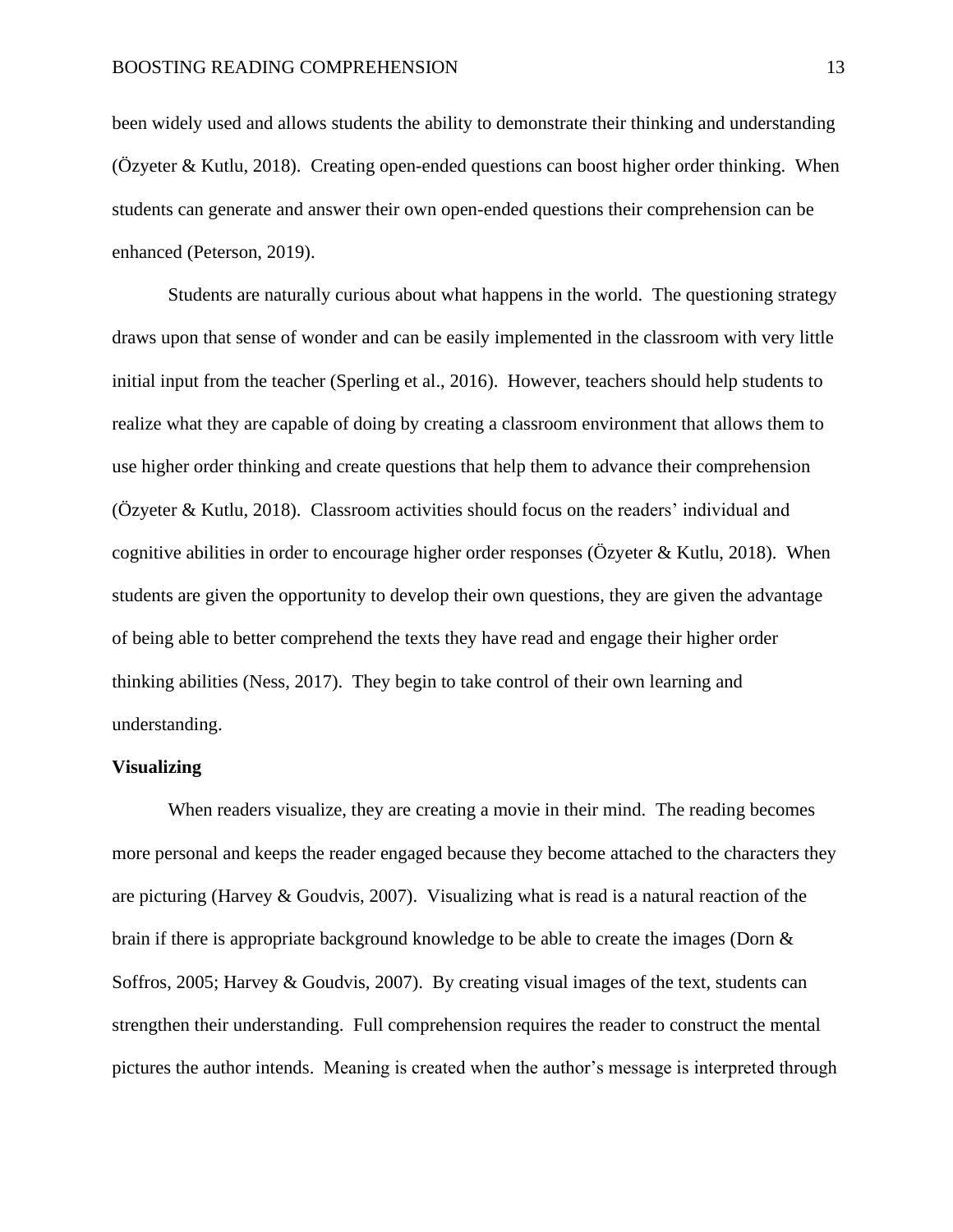the lens of the reader's existing schema (Dorn & Soffros, 2005). It has been discovered through research that the ability to picture what is happening in a story is a good way to distinguish more capable readers from less capable readers (De Koning & Van der Schoot 2013). When students struggle with visualizing, they often demonstrate a lack of understanding, therefore it is seen that being able to create accurate mental images is advantageous to comprehension (De Koning & Van der Schoot, 2013).

Internal visualization, such as making mental images that cannot be observed, and external visualization, such as drawings, are two visualization strategies that can help boost comprehension. These strategies are interconnected since external visualization cannot happen without first envisioning the text in one's mind (De Koning & Van der Schoot, 2013). Unfortunately, very little consideration is given to instructing students to use these visualization strategies when reading texts (De Koning & Van der Schoot, 2013). It is important for a teacher to explicitly model how to visualize while reading a story aloud to students, stopping at various points to describe what is being seen in the teacher's mind and reflecting on the teacher's schema. Simply telling students to picture what they see is not enough as it may prompt a misinterpretation of the story (De Koning & Van der Schoot, 2013). The students need to have their background knowledge activated so they have experiences from which to draw those images (Dorn & Soffros, 2005).

#### **Summarizing**

Summarizing is a beneficial reading comprehension strategy to use after reading. When summarizing a text, readers retell what they have read in their own words. They sort out the information they have read and pull out the essential ideas (Harvey  $&$  Goudvis, 2007). When summarizing, a reader can provide various story elements, such as characters, setting, problem,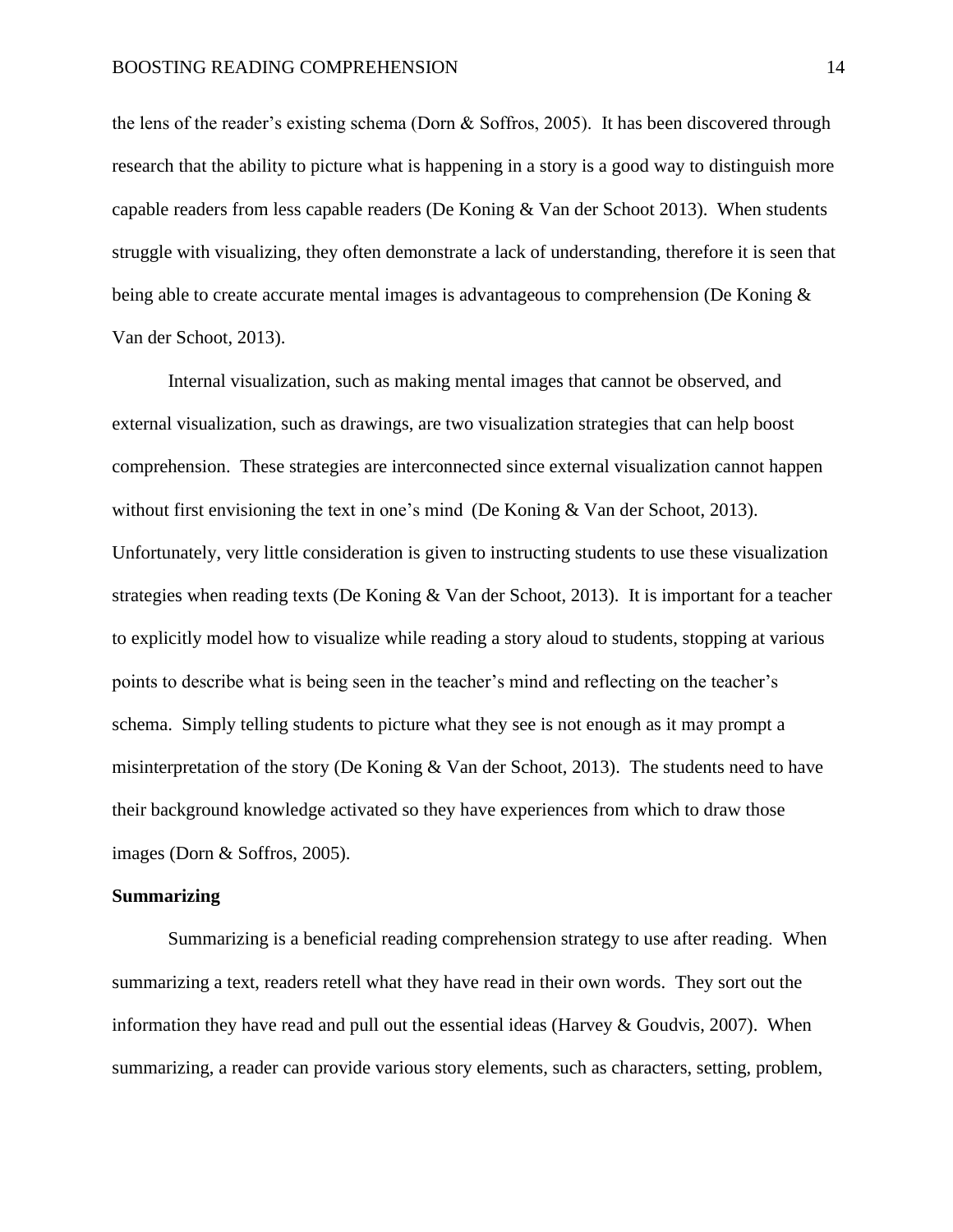events, and solution (DeVries, 2015). Good readers can retell the story in sequence, providing the important events at the beginning, middle, and end of the story. Being able to retell the actions in sequence is beneficial to surveying fiction and will also help support students when building understanding in content area reading such as science and history (DeVries, 2015). Harvey and Goudvis (2007) recommend having readers stop throughout the text to think about what they read. This helps readers to monitor and keep track of their understanding.

Summary writing is very difficult for younger readers (Pirc & Pecjak, 2018). Having a good understanding of the text is the difference between writing a high quality summary and writing a poor quality summary (Pirc & Pecjak, 2018). This also is a good indicator that corrective action is needed from the teacher (Palinscar & Brown, 1984). Teachers must explicitly show students how to write a summary, which means teaching them to include the story elements and the sequence of events for fiction. For nonfiction, students need to be able to include the main idea and supporting details. If students do not accurately demonstrate an understanding of the text through their writing, the benefits of summary writing on comprehension and comprehension monitoring may be hindered (Spirgel & Delaney, 2016). However, research has shown that if students write about a particular event or fact they read about they will better retain that information (Spirgel & Delaney, 2016). It has also been show that when summary writing is conducted along with other reading comprehension strategies, the benefits improved reading performance considerably (Pirc & Pecjak, 2018).

#### **Comprehension Monitoring**

Comprehension monitoring is a complicated skill. However, building this skill in the early stages of reading is a good predictor of reading comprehension in the third grade, as researched by Yeomans-Moldonado (2017). She discovered that comprehension monitoring was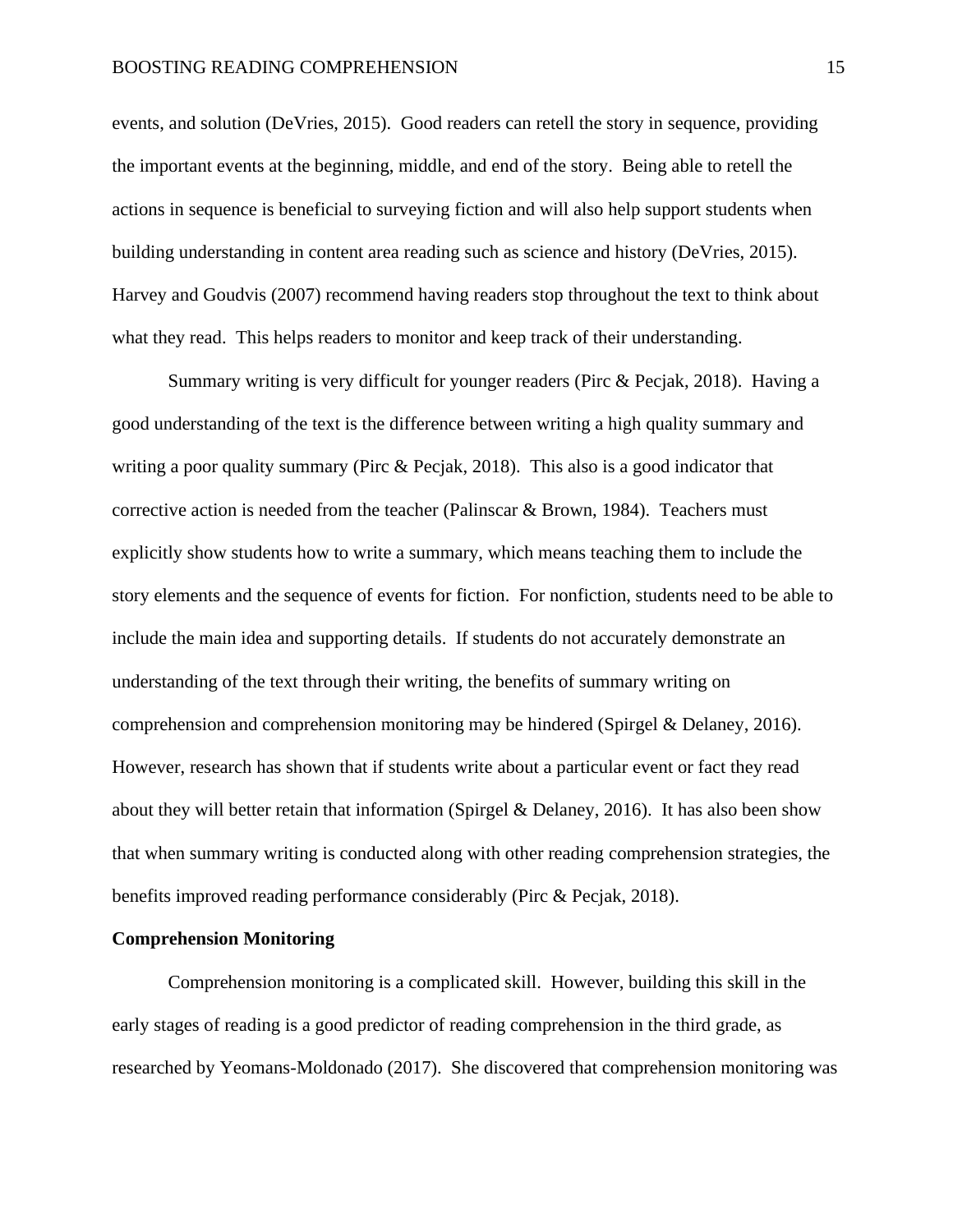a better predictor than decoding, vocabulary, and working memory. It is her recommendation that young children should be explicitly taught how to monitor their own comprehension. A reader's ability to monitor comprehension is reliant on their judgment that the text does not make sense and it involves deliberately reflecting on their understanding. Successful readers who monitor comprehension can also identify when they do not know the meaning of key words due to lack of background knowledge (Yeomans-Maldonado, 2017).

There would be no benefit to reading if one did not monitor one's comprehension. In order to determine if comprehension is improving efficiently, readers need to periodically stop and check if they are retaining the information (Palinscar & Brown, 1984). This step is important to regulate reading and is revealed when readers plan and use the information to discern what they read (Kolić-Vehovec & Bajšanski, 2006). When meaning begins to break down, accomplished readers enlist various actions in order to self-correct their understanding (Dorn & Soffos, 2005). A proficient reader understands why and when to utilize different reading strategies and that these strategies are contingent on the intention of reading (Gutiérrez-Braojos et al., 2014). Generally, poor comprehenders lack the ability to monitor comprehension. They do not realize when comprehension has broken down and therefore they do nothing to repair it. This ability of to self-monitor comprehension is imperative for reading comprehension (Tomczak, 2014).

Comprehension monitoring is a metacognitive skill because one is carefully reflecting on one's own thinking (Yeomans-Maldonado, 2017). The improved development and changes in comprehension monitoring along with using comprehension strategies start when students become aware of their own mental processes and ultimately advance into more multifaceted metacognitive skills (Kolić-Vehovec & Bajšanski, 2006). The ability to self-monitor one's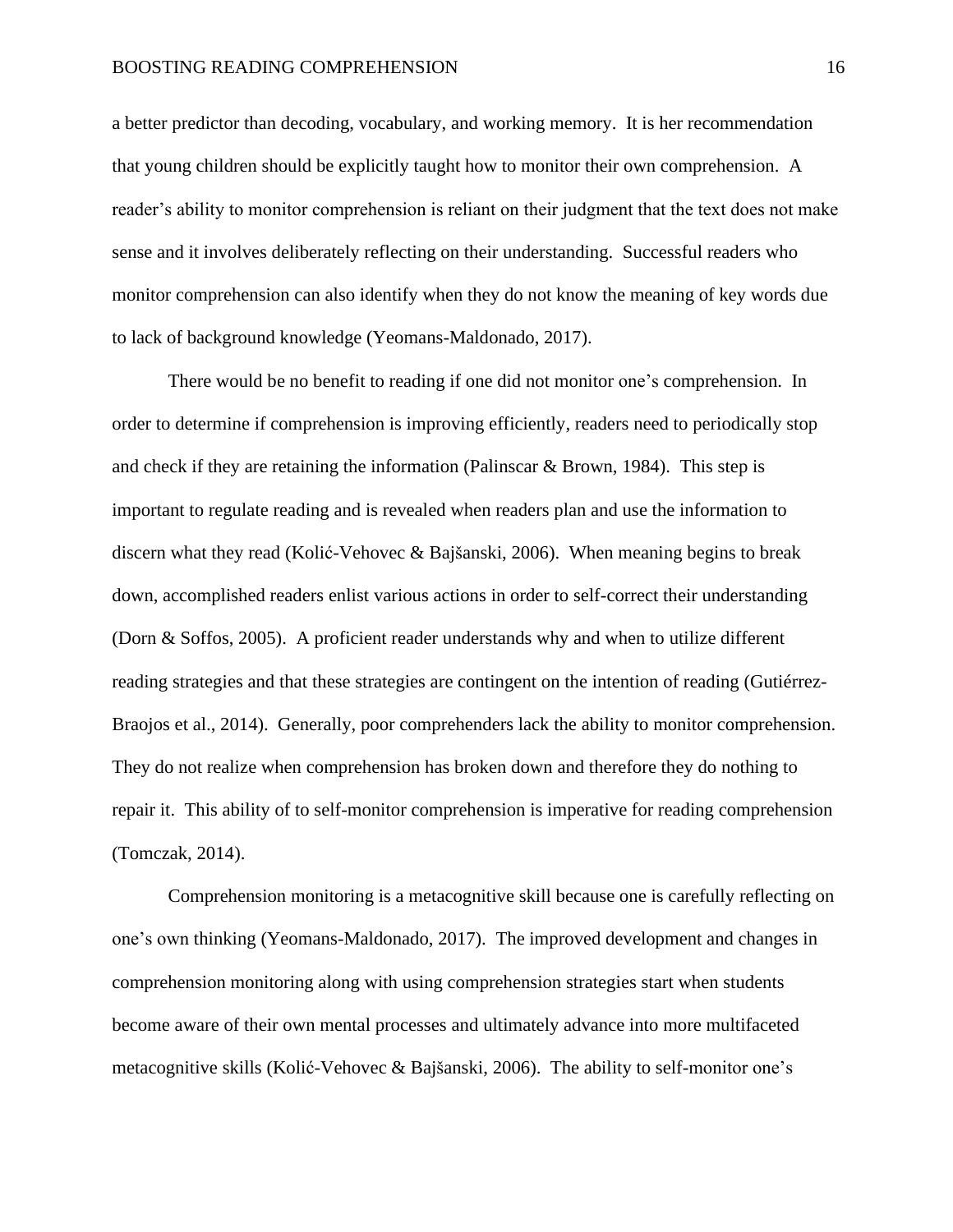learning begins during elementary school and is determined by personal methods along with behaviors and other influences within one's environment (Annevirta & Vauras, 2006).

#### **Instructional Methods**

The use of the think-aloud procedure asks the students to periodically respond to their thinking while reading. It helps students to become more aware of the processes they are using while reading and can boost their reading comprehension (Klingner, 2004). The teacher or an experienced reader should explicitly model the think-aloud procedure so students know what is expected. With think-alouds, students can see a demonstration of inferring, predicting, asking questions, and summarizing what they have read. When teachers model the inner conversations they have, students can see how skillful readers think (Harvey  $&$  Goudvis, 2007). These responses can be enhanced through writing, which is often a neglected instrument for improving reading comprehension (Hebert et al., 2013).

#### **Conclusion**

The ability to monitor comprehension and build higher-level thinking is critical for today's students. If they lack the capability to use strategies and understand when there is break down in comprehension, these students will continue to struggle with successfully reading (Özyeter & Kutlu, 2018). Third grade is an important grade to begin developing this metacognitive awareness of reading strategies. Teachers should explicitly teach and model comprehension strategies and allow students to implement these strategies with texts that are at their instructional level. The comprehension strategies should not be taught in isolation. The teacher should also explicitly teach students how to monitor their own comprehension and use strategies to build metacognition before, during, and after reading (Cobb, 2016).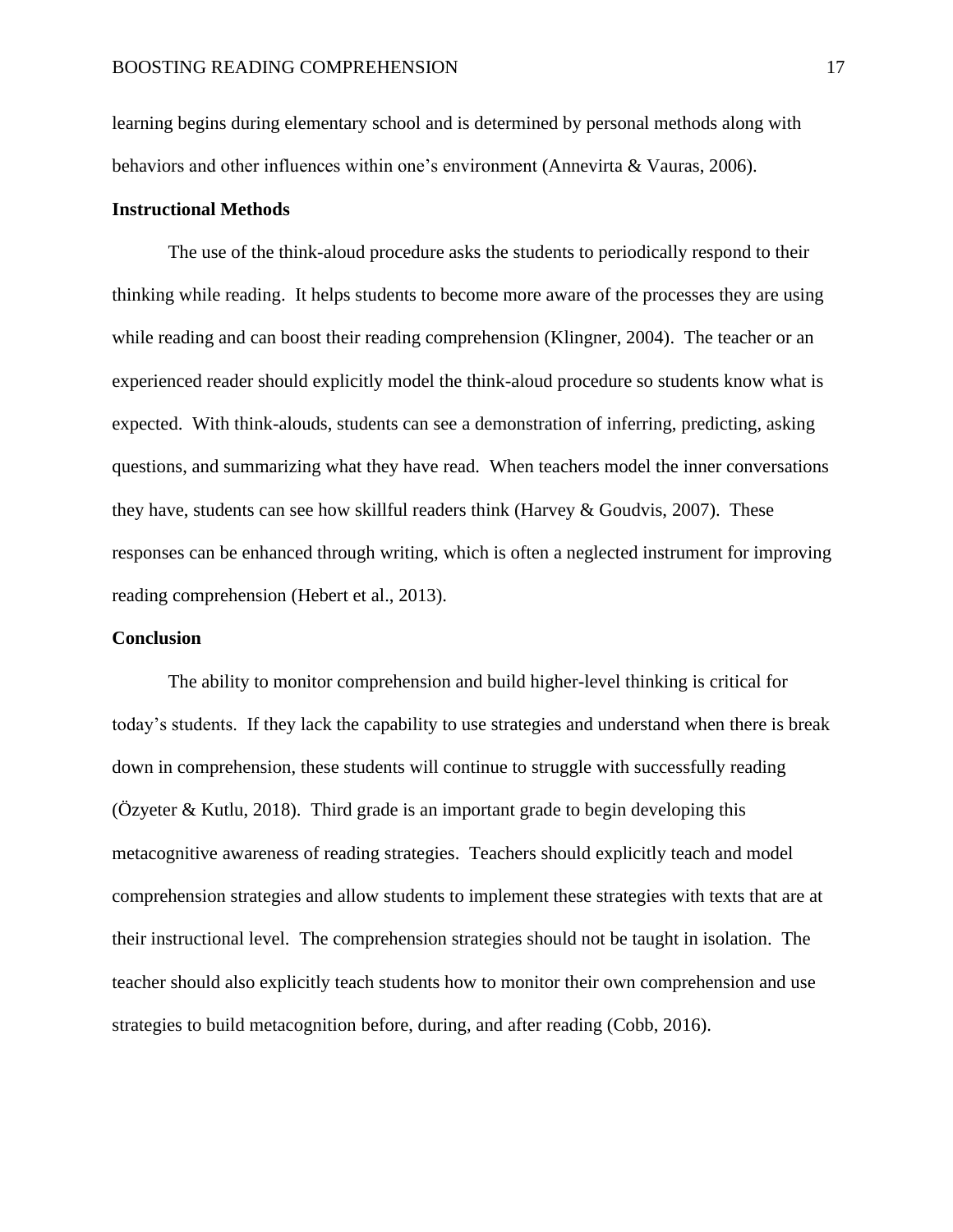#### **Methods**

#### **Participants**

This action research was conducted in a third-grade classroom consisting of 20 students. There were eight girls and twelve boys. Of these students, six were English Language Learners, six were receiving Title I services for reading, one student participated in the Talented and Gifted program, and none of the students were on an Individualized Educational Plan (IEP). The student demographics consist of mostly Caucasian, with 30% Hispanic, and 5% African American. Also, 35% of the students qualified for free and reduced lunch.

#### **Data Collection**

For this action research project, students were first assessed to find their instructional reading level through the use of running records provided by Reading A-Z. The leveling system from Reading A-Z is based on qualitative and quantitative measures as well as considerations of the reader and follows the guidelines set forth by the Common Core State Standards with regard to text complexity ("Learning A-Z Text Leveling System," n.d.). Reading A-Z takes into account qualitative measures such as support from illustrations, predictability of text, text organization and structure, cognitive demands, along with quantitative measures such as total word count, sentence length and complexity, and the ratios of high and low frequency words ("Learning A-Z Text Leveling System," n.d.). The levels are on a gradient system starting at level AA and becoming more complex through to level Z. Students read aloud a passage from Reading A-Z at their approximate reading level while this teacher researcher took notes and checked for their instructional reading level accuracy of 90% to 94% words read correctly. Accuracy of 95% or higher is considered an independent level, while accuracy of 89% or lower would be considered a frustrational level.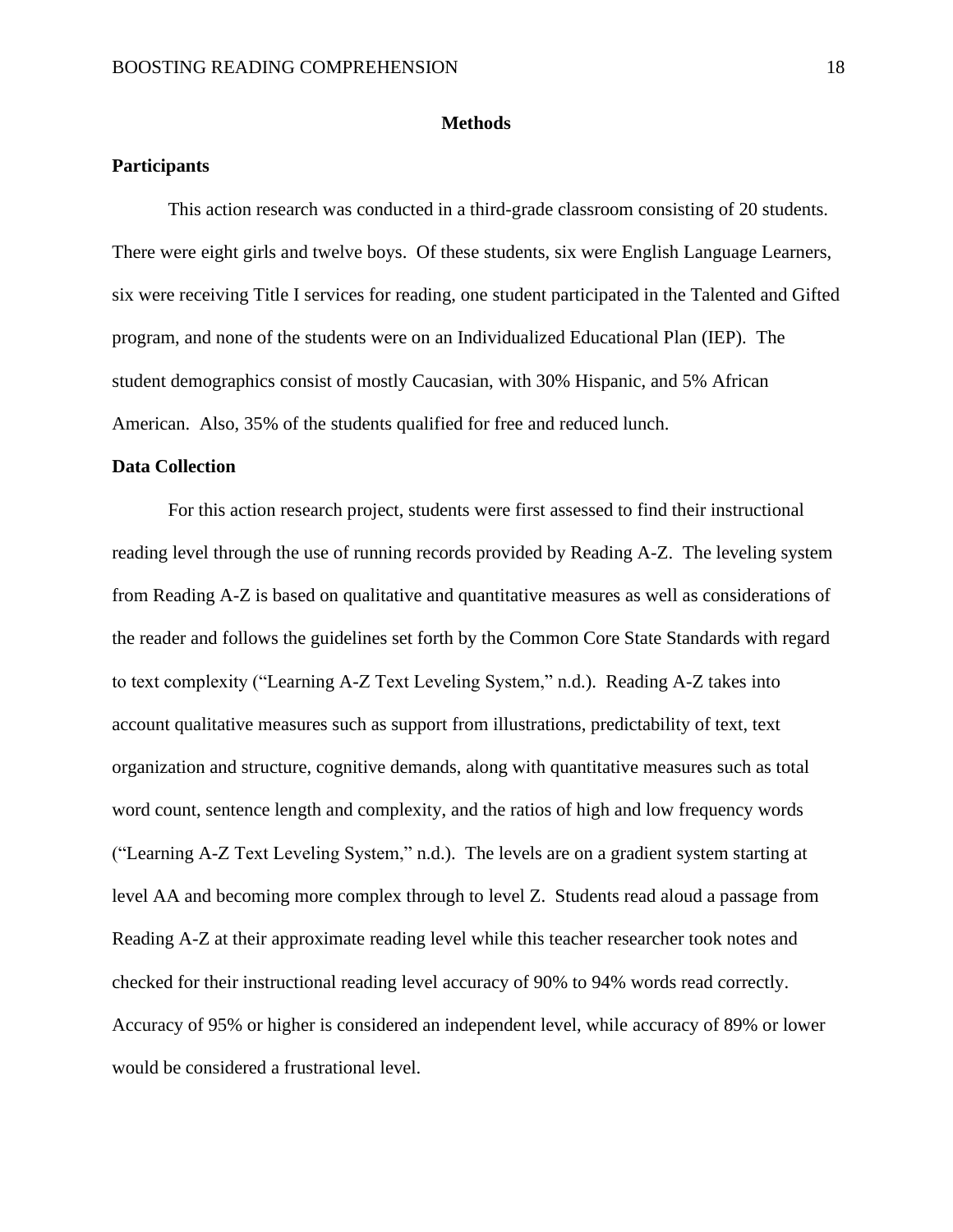Then the students were each assigned a collection of books from Raz-Kids based on their personal instructional reading level. Raz-Kids is an online app from Reading A-Z that includes e-books and comprehension quizzes. Raz-Kids provides a collection of books at each instructional level with a variety of both fiction and nonfiction. This allowed students to choose books of interest to them yet the teacher researcher was assured that the texts that were read were at the appropriate level. By using the Raz-Kids app, this teacher researcher was able to easily find the books that were read to check if the summaries and other responses the students wrote were accurate for each text.

This action research project lasted for ten weeks. The students were given 15 minutes each day to read the e-book, complete the reading response activities, and take the comprehension quiz. The students chose one book a week from a variety of fiction and informational texts that Raz-Kids provided at each reading level. The students then completed a reading response sheet for each book. The reading response consisted of writing a prediction before reading the book, asking questions and visualizing during and after reading, and summarizing the book after reading (Appendix A). When the students completed the reading response worksheet, they took a comprehension quiz provided by Raz-Kids.

The data collected was the scores of each reading response based on a teacher created rubric (Appendix B), the scores of the comprehension quizzes, and the results of their Spring aimswebPlus Universal Screening. The students took the Winter aimswebPlus Universal Screening during the third week of January. Approximately four weeks later, the students' text levels were tested and this teacher researcher began to model how to complete the reading responses, which included using think-alouds and asking why questions. The students began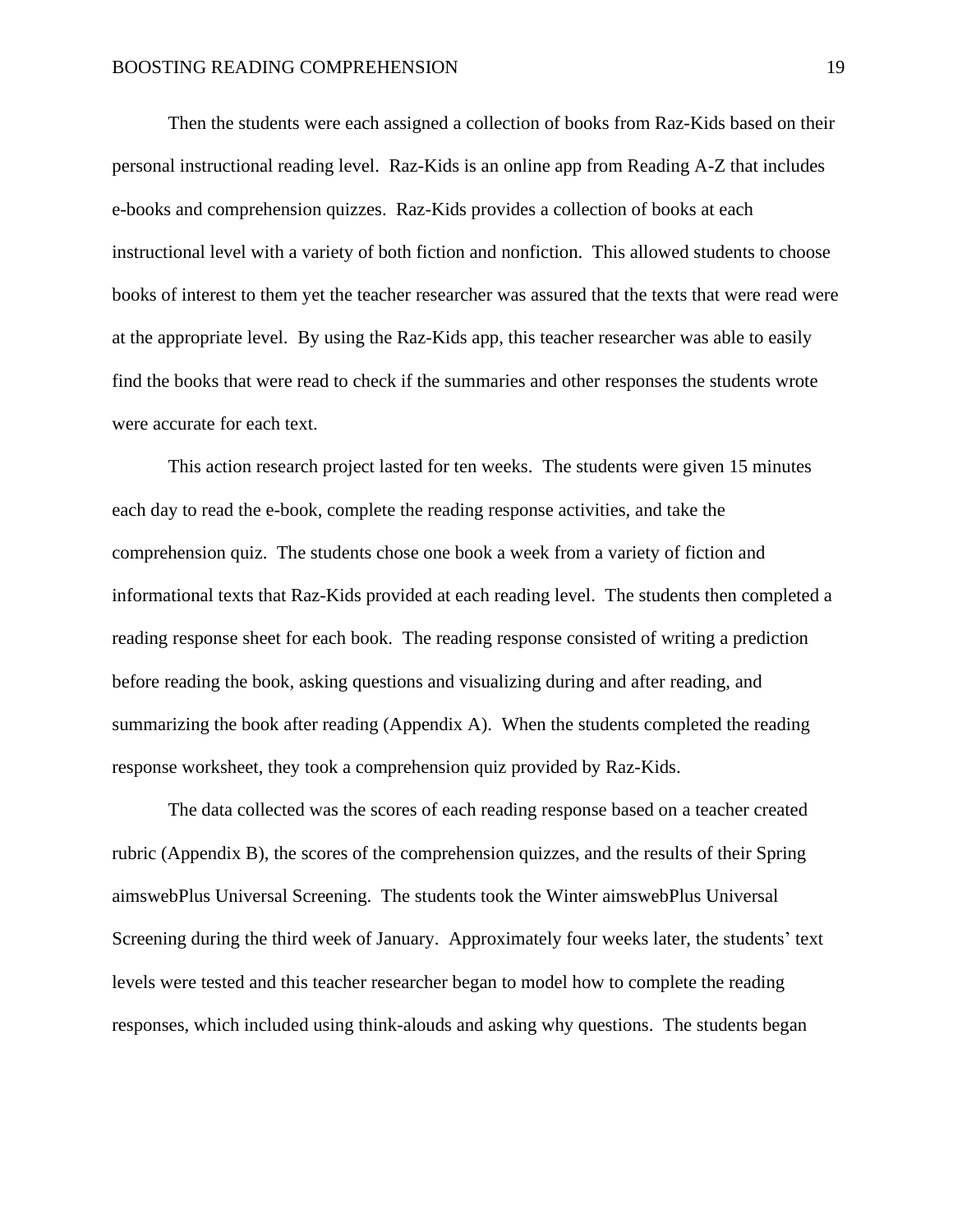their own reading responses on the following week and continued until the end of April. The Spring aimswebPlus testing began immediately after the ten-week period.

Since there was not any previous data for the reading responses or the Raz-Kid comprehension quizzes, this teacher researcher chose to compare the scores of the rubric and quizzes from the first five weeks of the intervention to the last five weeks of the intervention to look for growth in scores. The scores from aimswebPlus reading comprehension in the Winter were also compared to the scores from the Spring screening. The students' rate of improvement during that assessment period was also compared to the national rate of improvement based on students of similar levels. The national rate of improvement varied for each student based on their previous aimswebPlus reading comprehension scores and how they compared to other students around the nation. The goal is for the students' rate of improvement to be equal to or greater than the national rate of improvement. This teacher researcher was particularly interested in the aimswebPlus scores because the students would be reading without the use of the response activities indicating they were using the comprehension strategies and higher order thinking independently.

After the students completed a reading response worksheet, the quality of the responses were evaluated and scored based on a rubric that was teacher created, making this both qualitative and quantitative data. The only measure that had established validity and reliability was aimswebPlus. This universal screening system provides performance and growth measures for kindergarten through eighth grade students' reading and math proficiencies (Edwards, 2018). According to the *Efficacy Research Report*, when determining reliability for reading comprehension of third grade the Cronbach's alpha coefficient mean was 0.87 (Edwards, 2018). The mean predictive validity coefficient for the third grade reading composite was 0.77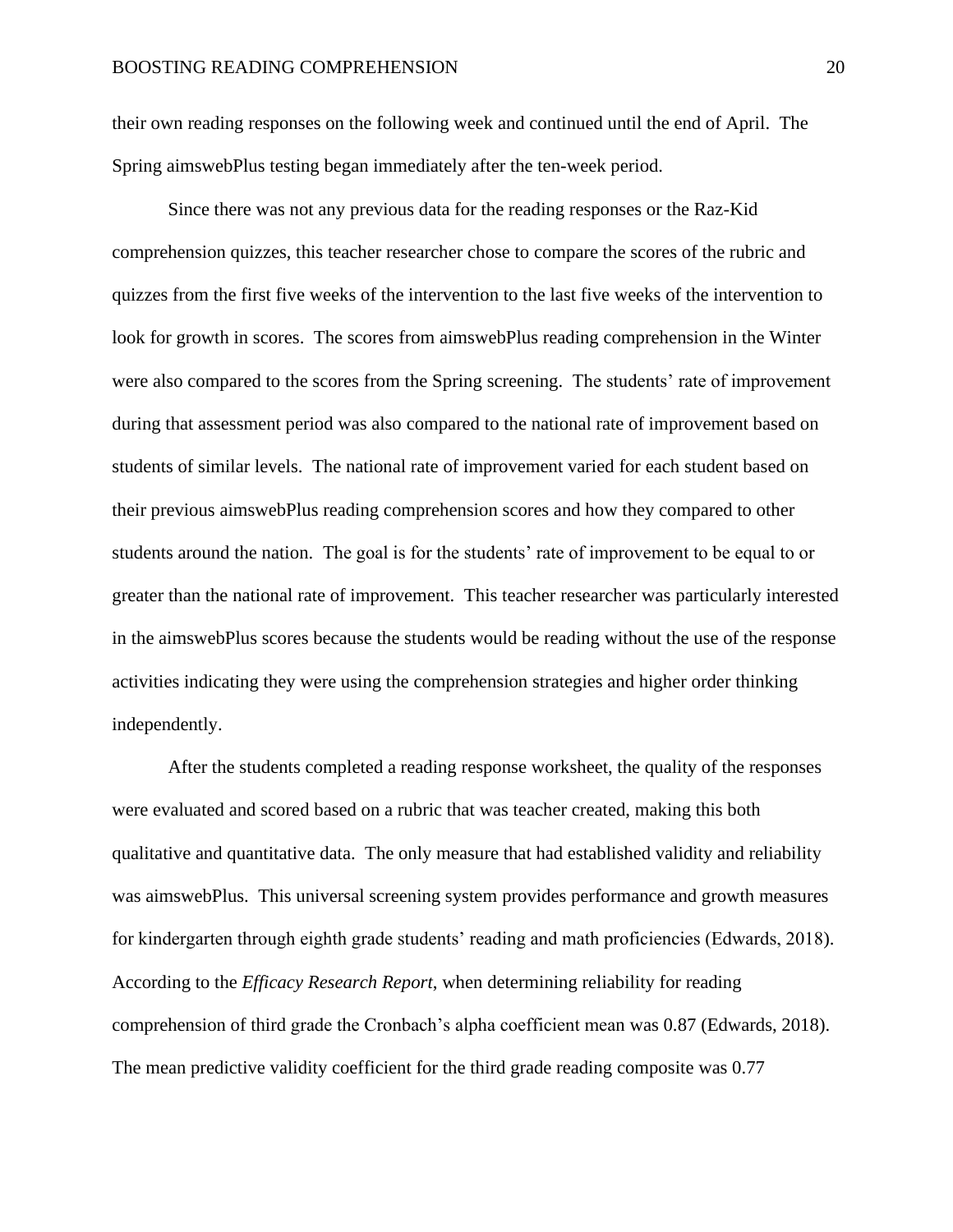(Edwards, 2018). The mean concurrent validity coefficient for the third grade reading composite was 0.77 (Edwards, 2018).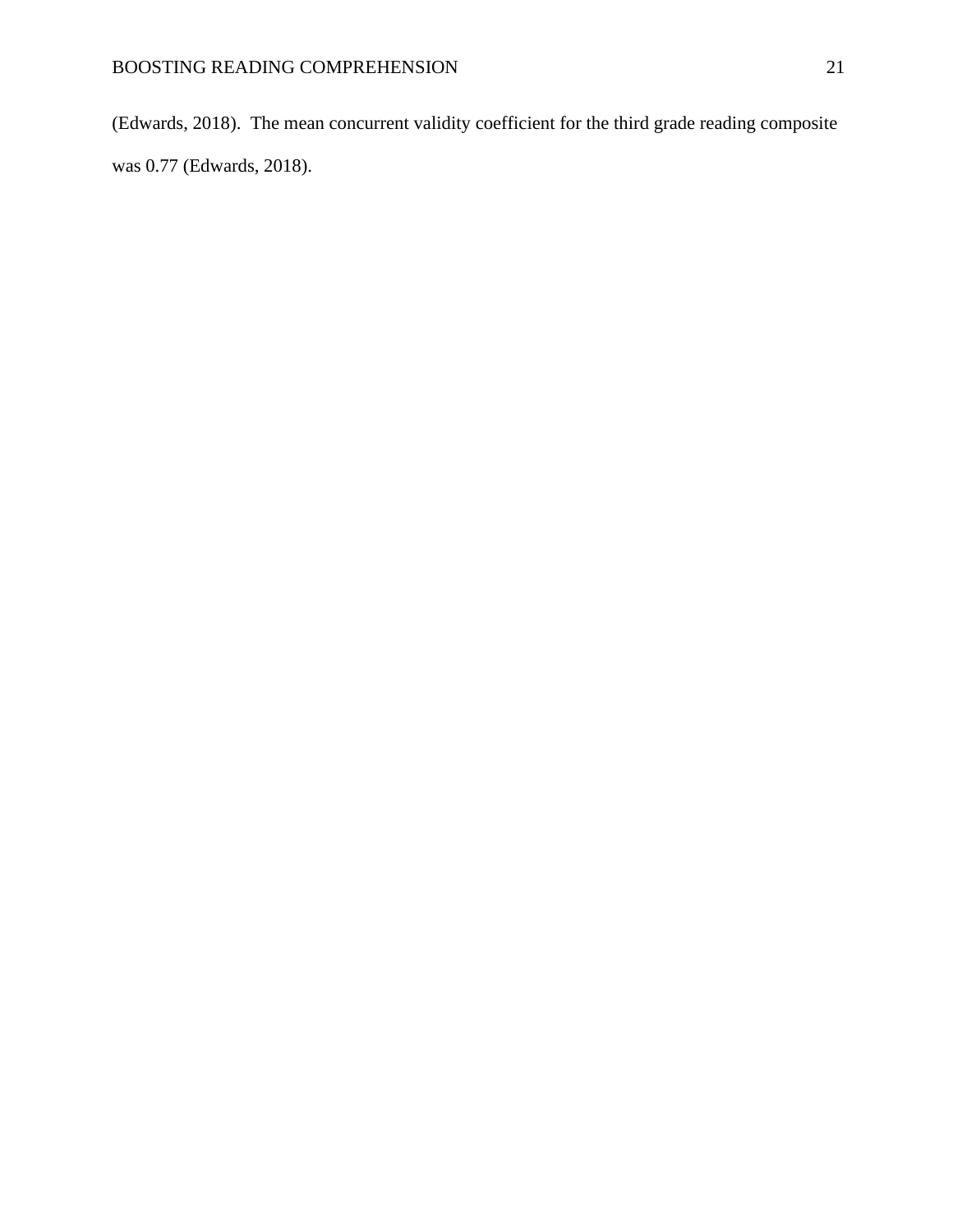#### **Findings**

#### **Data Analysis**

A qualitative and quantitative data analysis of the reading response activities was measured using a rubric. The scores were calculated giving two points as a maximum per strategy. This resulted in a total of ten maximum points available per strategy for both the first five-week period and the second five-week period. The individual scores for each period are given in Table 1. While the mean scores show growth for each reading strategy, it is only by a little more than one point. Some of the students did not make improvement in certain areas. Four of the students did not make improvement in making predictions. Four other students did not improve with visualizing. Six students did not make gains with writing summaries. Questioning was an area where the fewest number of students improved. Only eleven of the twenty students made improvements, however three of those students made a five-point gain in asking questions.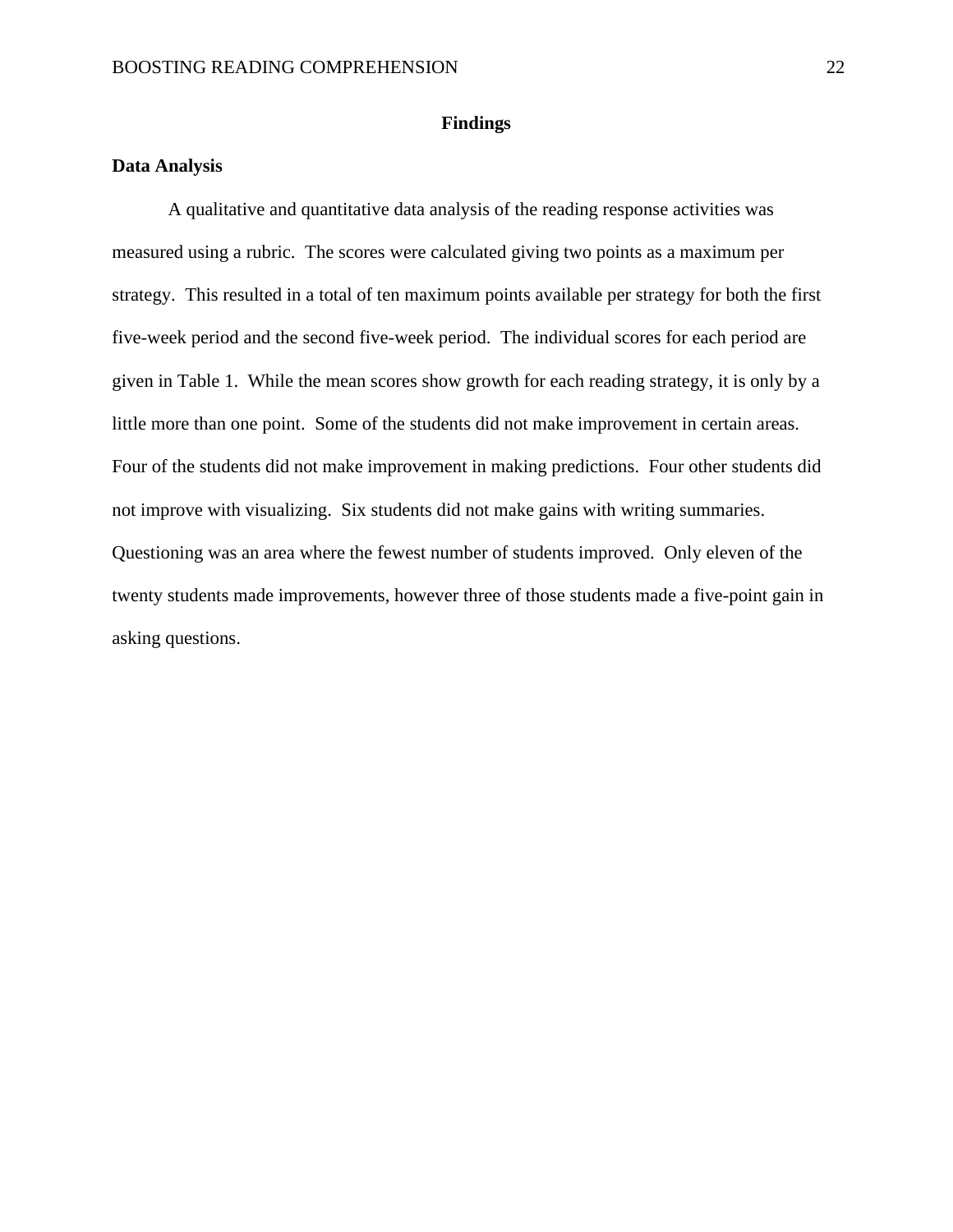### Table 1

|                |                | Predicting       |                | Questioning      |                  | <b>Visualizing</b> |                  | Summarizing      |
|----------------|----------------|------------------|----------------|------------------|------------------|--------------------|------------------|------------------|
| Student        | WK 1-5         | WK 6-10          | WK 1-5         | WK 6-10          | WK 1-5           | WK 6-10            | WK 1-5           | WK 6-10          |
| $\mathbf{1}$   | 8              | $\overline{8}$   | $\overline{5}$ | 6                | $\overline{5}$   | 9                  | $\overline{5}$   | 6                |
| $\overline{2}$ | 9              | $10\,$           | 9              | $\tau$           | $10\,$           | 9                  | $\overline{7}$   | 9                |
| 3              | 6              | $\overline{7}$   | 8              | 6                | 10               | 9                  | 6                | $8\,$            |
| $\overline{4}$ | 6              | $\boldsymbol{7}$ | $\overline{7}$ | 6                | $\boldsymbol{7}$ | $8\,$              | 5                | 5                |
| 5              | 10             | 10               | 9              | 6                | $\tau$           | 10                 | 8                | 9                |
| 6              | 9              | 10               | $\tau$         | $\boldsymbol{7}$ | 9                | 10                 | 6                | 9                |
| $\overline{7}$ | 5              | 10               | 5              | 6                | $8\,$            | 10                 | 6                | 9                |
| $8\,$          | $\overline{7}$ | $\overline{7}$   | 5              | 5                | $\overline{7}$   | 9                  | 5                | $\overline{7}$   |
| 9              | 8              | $10\,$           | $8\,$          | 8                | $\overline{7}$   | 9                  | $8\,$            | 8                |
| 10             | 10             | 10               | 6              | 10               | 9                | 10                 | $\overline{7}$   | $\overline{7}$   |
| 11             | 9              | 10               | $\tau$         | 6                | 9                | 10                 | $\boldsymbol{7}$ | 8                |
| 12             | $8\,$          | $10\,$           | 5              | 9                | $\boldsymbol{7}$ | 9                  | $\mathfrak{S}$   | $\sqrt{6}$       |
| 13             | 8              | 10               | 5              | 10               | $\overline{7}$   | 10                 | $\overline{7}$   | 6                |
| 14             | 8              | 10               | 5              | $10\,$           | $8\,$            | 10                 | 5                | 6                |
| 15             | 9              | $8\,$            | 6              | $8\,$            | 9                | 10                 | 5                | $\tau$           |
| 16             | 8              | 10               | 6              | 9                | 10               | 9                  | 6                | $\boldsymbol{6}$ |
| 17             | 10             | 10               | 5              | 10               | 9                | 10                 | 8                | 9                |
| $18\,$         | 6              | $8\,$            | 5              | 5                | 6                | $\overline{7}$     | 5                | $\overline{7}$   |
| 19             | $\overline{7}$ | 9                | 5              | $\overline{7}$   | 9                | 9                  | 5                | 6                |
| 20             | $\tau$         | 6                | $\overline{7}$ | 9                | 5                | $\overline{7}$     | 6                | 5                |
| mean           | 7.9            | 9                | 6.25           | $7.5\,$          | 7.9              | 9.2                | $6.1\,$          | 7.15             |

### *Rubric Scores for Reading Responses*

The reading response scores were combined for all areas and were then totaled up for each five-week period with a maximum of 40 points. The total scores are included in Table 2. The scores from the first five weeks were then compared to the second five-week period. Only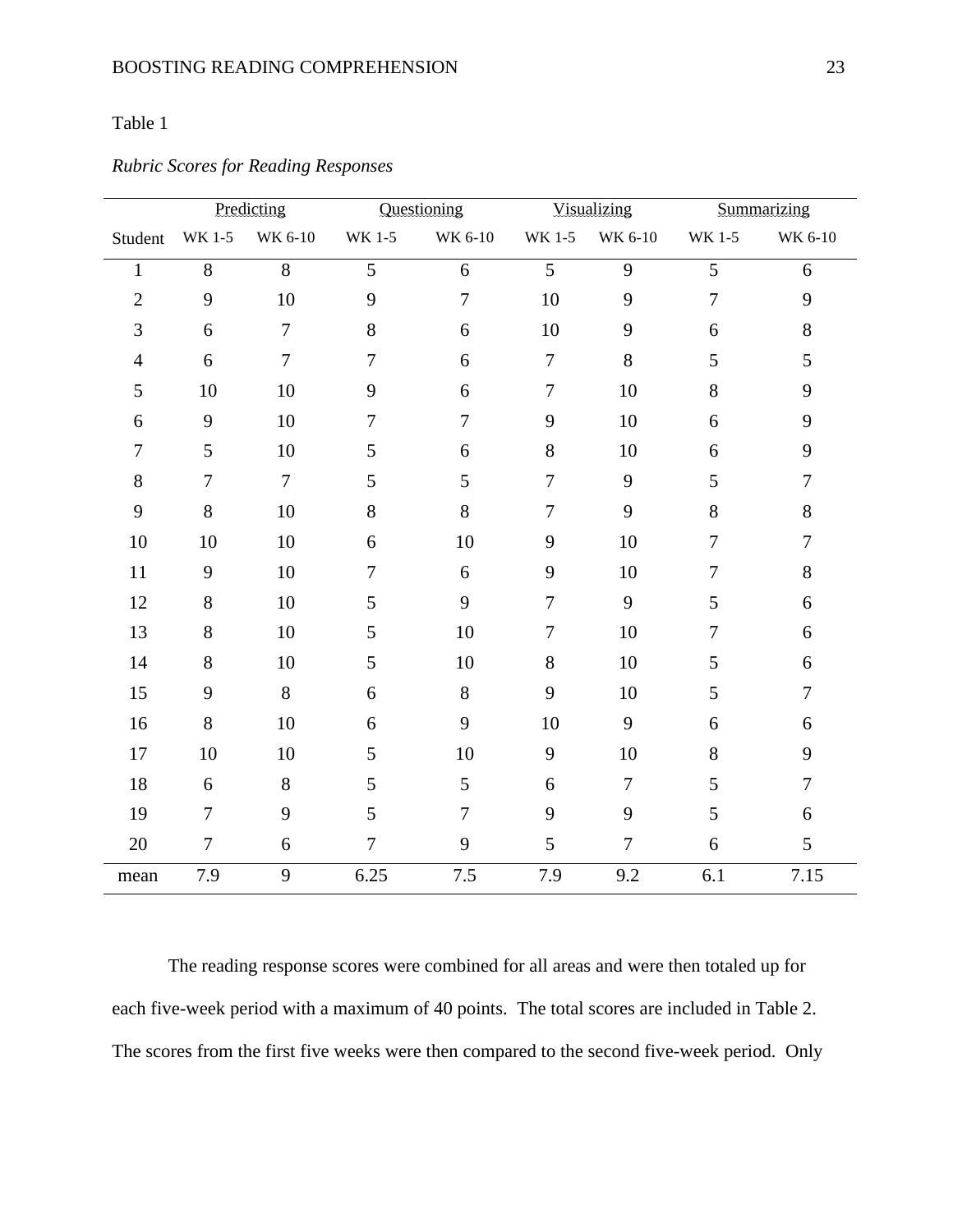#### BOOSTING READING COMPREHENSION 24

students 2 and 3 had their scores stay the same from one period to the next, while all the other

students improved. Four of the students made great gains of nine points or more.

#### Table 2

| Student          | Weeks 1-5 | Weeks 6-10 | Growth           |
|------------------|-----------|------------|------------------|
| $\mathbf{1}$     | 23        | 29         | 6                |
| $\mathbf{2}$     | 35        | 35         | $\boldsymbol{0}$ |
| 3                | 30        | 30         | $\boldsymbol{0}$ |
| $\overline{4}$   | 25        | 26         | $\mathbf{1}$     |
| 5                | 34        | 35         | $\mathbf{1}$     |
| 6                | 31        | 36         | 5                |
| $\boldsymbol{7}$ | 24        | 35         | 11               |
| $8\,$            | 24        | 28         | $\overline{4}$   |
| 9                | 31        | 35         | $\overline{4}$   |
| 10               | 32        | 37         | 5                |
| 11               | 32        | 34         | $\overline{2}$   |
| 12               | 25        | 34         | 9                |
| 13               | 27        | 36         | 9                |
| 14               | 26        | 36         | 10               |
| 15               | 29        | 33         | $\overline{4}$   |
| 16               | 30        | 34         | $\overline{4}$   |
| 17               | 32        | 39         | $\tau$           |
| 18               | 22        | 27         | 5                |
| 19               | 26        | 31         | 5                |
| 20               | 25        | 27         | $\mathbf{2}$     |

*Rubric Scores for All Reading Responses*

A dependent groups *t* test revealed that there was a statistically significant difference in rubric scores for the response activity during the first five weeks ( $M = 28.15$ ,  $SD = 3.80$ ,  $n = 20$ ), as compared to rubric scores for the response activity during the last five weeks ( $M =$ 32.85,  $SD = 3.69$ ,  $n = 20$ ) following a reading intervention with strong effect size,  $t(19) = -$ 6.48,  $p < .05$ ,  $d = -1.45$ . On average there was a 4.7 point difference between the groups.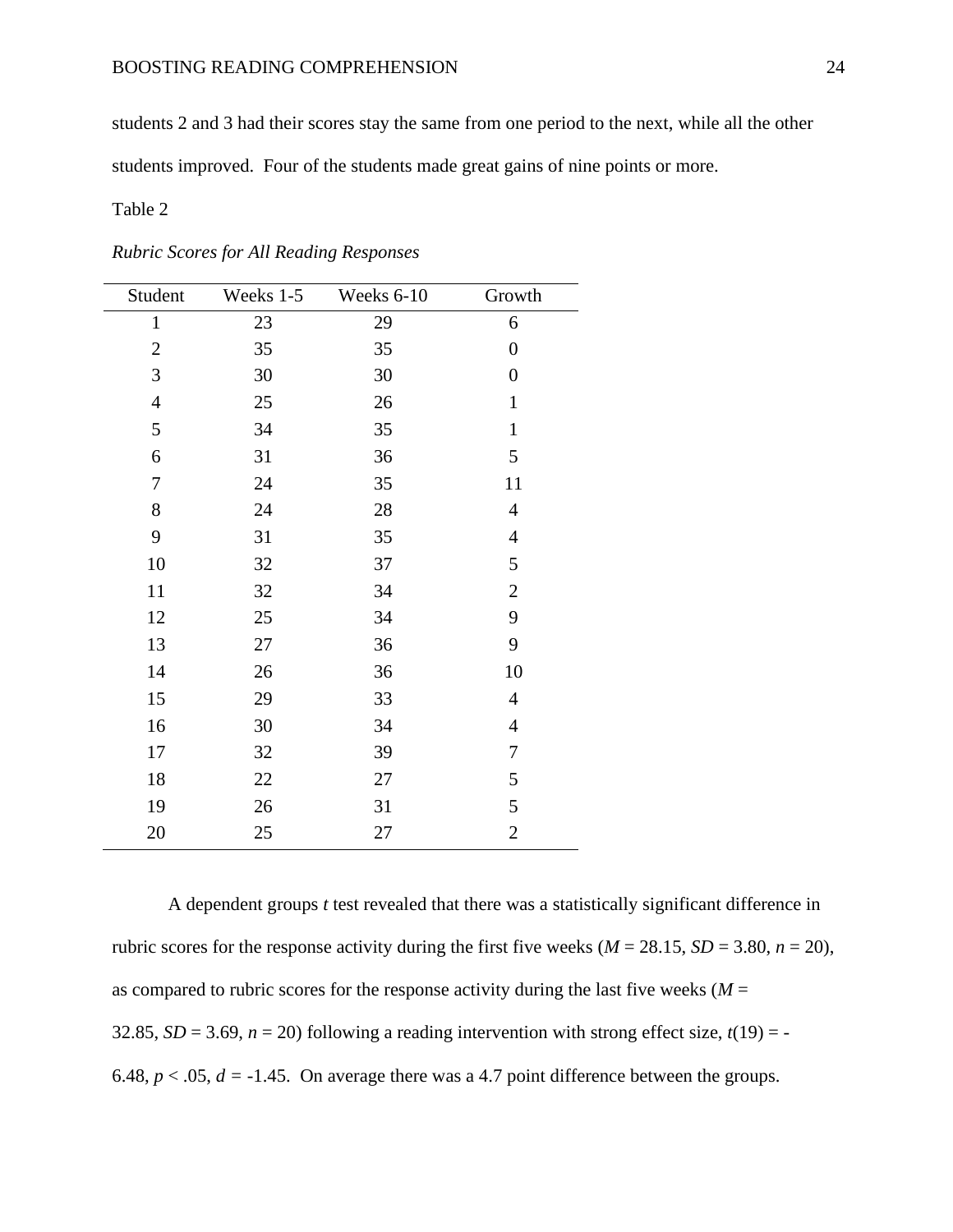For the reading comprehension quiz scores from Raz-Kids, the student totals are displayed in Table 3. The quantitative data scores from the first five weeks of the intervention are compared to the scores of the second five weeks. Each quiz was worth 10 points for a possible total of 50 points for each five-week period. When comparing the scores from the fiveweek periods, fifteen of the students made growth in their scores.

Table 3

| Student        | Weeks 1-5 | Weeks 6-10 | Growth           |
|----------------|-----------|------------|------------------|
| $\mathbf{1}$   | 19        | 35         | 3.2              |
| $\mathbf{2}$   | 26        | 35         | 1.8              |
| 3              | 31        | 33         | 0.4              |
| $\overline{4}$ | 28        | 37         | 1.8              |
| 5              | 29        | 35         | 1.2              |
| 6              | 28        | 41         | 2.6              |
| 7              | 28        | 28         | $\overline{0}$   |
| 8              | 34        | 34         | $\boldsymbol{0}$ |
| 9              | 27        | 31         | 0.8              |
| 10             | 41        | 42         | 0.2              |
| 11             | 34        | 44         | $\overline{2}$   |
| 12             | 25        | 36         | 2.2              |
| 13             | 27        | 41         | 2.8              |
| 14             | 17        | 30         | 2.6              |
| 15             | 28        | 34         | 1.2              |
| 16             | 26        | 24         | $-0.4$           |
| 17             | 38        | 39         | 0.2              |
| 18             | 32        | 26         | $-1.2$           |
| 19             | 29        | 29         | $\overline{0}$   |
| 20             | 14        | 18         | 1                |

*Raz-Kids Comprehension Quiz Scores*

A dependent groups *t* test revealed that there was a statistically significant difference in Raz-Kids comprehension quiz scores during the first five weeks ( $M = 28.05$ ,  $SD = 6.26$ ,  $n = 20$ ), as compared to Raz-Kid comprehension quiz scores during the last five weeks ( $M = 33.6$ ,  $SD =$ 6.35,  $n = 20$ ) following a reading intervention with strong effect size,  $t(19) = -4.07$ ,  $p < .05$ ,  $d = -$ 0.91. On average there was a 5.55 point difference between the groups.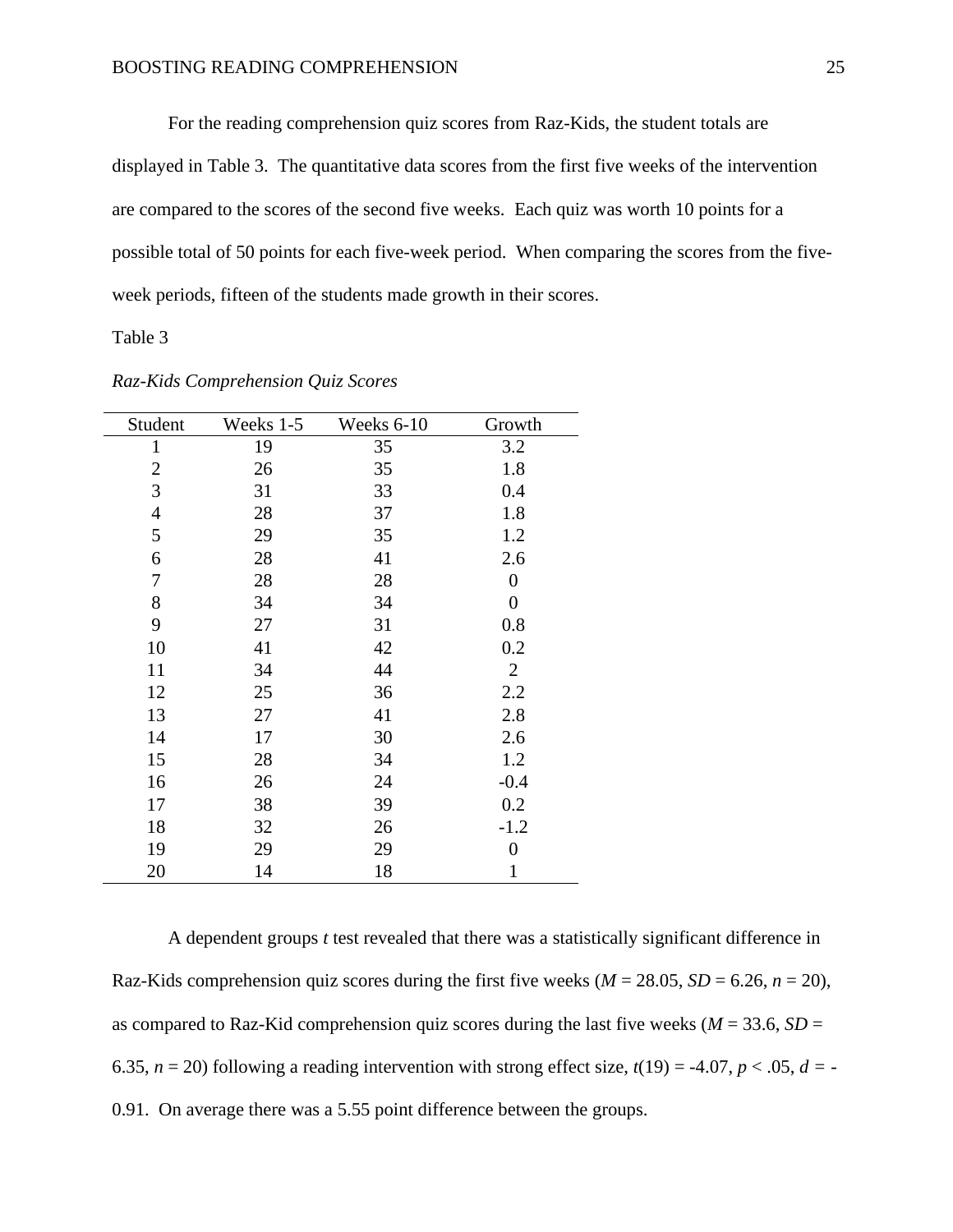To see improvement in the use of reading comprehension strategies when reading independently, this teacher researcher used quantitative data from the aimswebPlus Universal Screening for reading comprehension. The scores from the Winter screening that was taken four weeks before the intervention were compared to the scores from the Spring screening that was taken after the last week of the intervention. Table 4 shows the data. All of the students, except student 2, improved on the Spring screening compared to the Winter screening. Some students made little growth while others made significant growth.

Table 4

| Student          | Winter | Spring | Growth         |
|------------------|--------|--------|----------------|
| $\mathbf{1}$     | 180    | 206    | 26             |
| $\mathbf{2}$     | 176    | 167    | $-9$           |
| 3                | 130    | 167    | 37             |
| $\overline{4}$   | 145    | 149    | 4              |
| $\mathfrak s$    | 185    | 193    | 8              |
| 6                | 197    | 214    | 17             |
| $\boldsymbol{7}$ | 185    | 187    | $\overline{2}$ |
| 8                | 145    | 160    | 15             |
| 9                | 197    | 223    | 26             |
| 10               | 230    | 233    | 3              |
| 11               | 197    | 206    | 9              |
| 12               | 153    | 187    | 34             |
| 13               | 160    | 167    | 7              |
| 14               | 157    | 178    | 21             |
| 15               | 176    | 178    | $\overline{2}$ |
| 16               | 153    | 167    | 14             |
| 17               | 185    | 214    | 29             |
| 18               | 164    | 170    | 6              |
| 19               | 136    | 149    | 13             |
| 20               | 160    | 170    | 10             |

*AimswebPlus Reading Comprehension Scores*

A dependent groups *t* test revealed that there was a statistically significant difference in the Winter aimswebPlus reading comprehension scores ( $M = 170.55$ ,  $SD = 24.10$ ,  $n = 20$ ), as compared to the Spring aimswebPlus reading comprehension scores ( $M = 184.26$ ,  $SD =$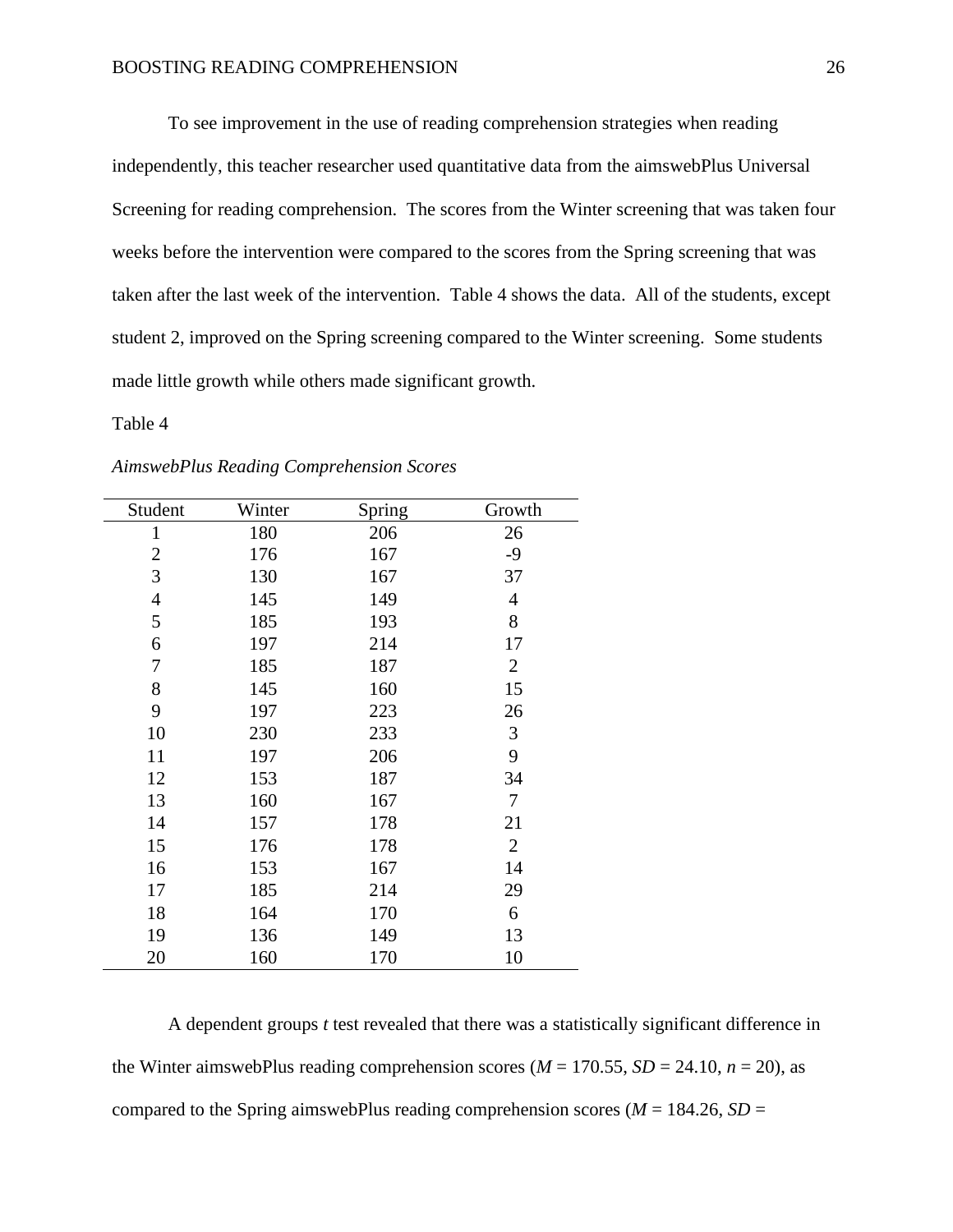23.91,  $n = 20$ ) following a reading intervention with strong effect size,  $t(19) = -5.11$ ,  $p < .05$ ,  $d =$ 

-1.14. On average there was a 13.7 point difference between the groups.

In order to take into account the natural rate of improvement in which students may go through, aimswebPlus provides a national rate of improvement for students based on their scores from the beginning of the year. These scores are individualized per student based on how they compare to other students at their same level around the nation. As previously stated, the goal is for students to have an individual rate of improvement at or above the national rate of improvement. Table 5 demonstrates the quantitative data taken for each student. The difference between the student rate of improvement and national rate of improvement is also noted.

Table 5

|                | <b>Student ROI</b> | Nat'l ROI          | Difference                |
|----------------|--------------------|--------------------|---------------------------|
| Student        | (Winter to Spring) | (Winter to Spring) | Student ROI vs. Nat'l ROI |
| $\mathbf{1}$   | 1.82               | 0.19               | 1.63                      |
| $\overline{2}$ | $-0.63$            | 0.19               | $-0.82$                   |
| 3              | 2.59               | 1.09               | 1.5                       |
| $\overline{4}$ | 0.28               | 0.54               | $-0.26$                   |
| 5              | 0.56               | 0.19               | 0.37                      |
| 6              | 1.19               | $-0.25$            | 1.44                      |
| $\overline{7}$ | 0.14               | 0.19               | $-0.05$                   |
| 8              | $\mathbf{1}$       | 0.54               | 0.46                      |
| 9              | 1.73               | $-0.25$            | 1.98                      |
| 10             | 0.21               | $-0.37$            | 0.58                      |
| 11             | 0.63               | $-0.25$            | 0.88                      |
| 12             | 2.38               | 0.54               | 1.84                      |
| 13             | 0.49               | 0.19               | 0.3                       |
| 14             | 1.47               | 0.19               | 1.28                      |
| 15             | 0.14               | 0.19               | $-0.05$                   |
| 16             | 0.98               | 0.54               | 0.44                      |
| 17             | 2.03               | 0.19               | 1.84                      |
| 18             | 0.42               | 0.19               | 0.23                      |
| 19             | 0.87               | 1.09               | $-0.22$                   |
| 20             | 0.67               | 0.19               | 0.48                      |

*AimswebPlus Reading Comprehension Rate of Improvement (ROI)*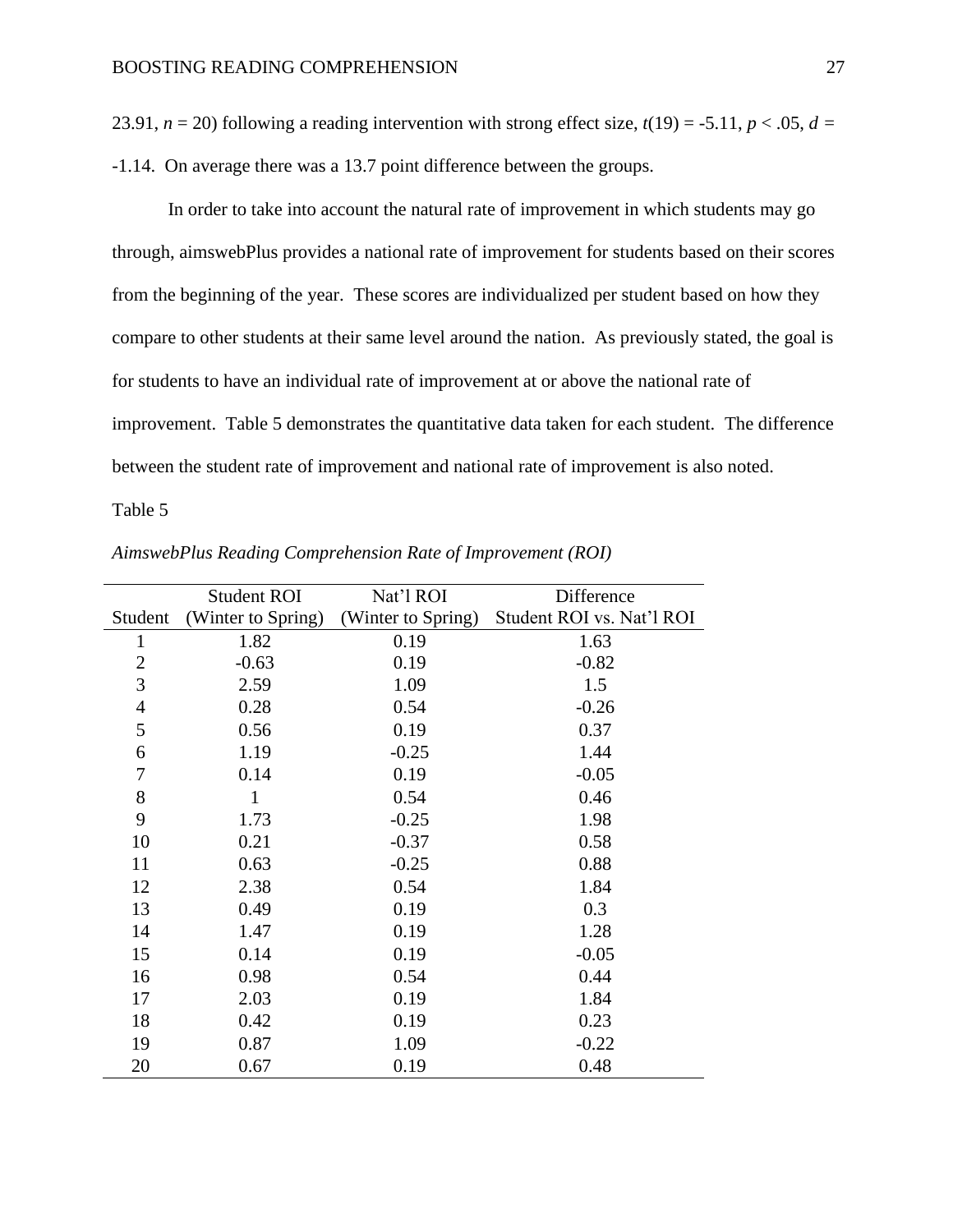A dependent groups *t* test revealed that there was a statistically significant difference in student rate of improvement from Winter aimswebPlus screening to Spring aimswebPlus screening ( $M = .95$ ,  $SD = .81$ ,  $n = 20$ ), as compared to the national rate of improvement from Winter aimswebPlus screening to Spring aimswebPlus screening  $(M = .26, SD = .38, n = 20)$ following a reading intervention with strong effect size,  $t(19) = 3.81$ ,  $p < .05$ ,  $d = .85$ . On average there was a .69 point difference between the groups.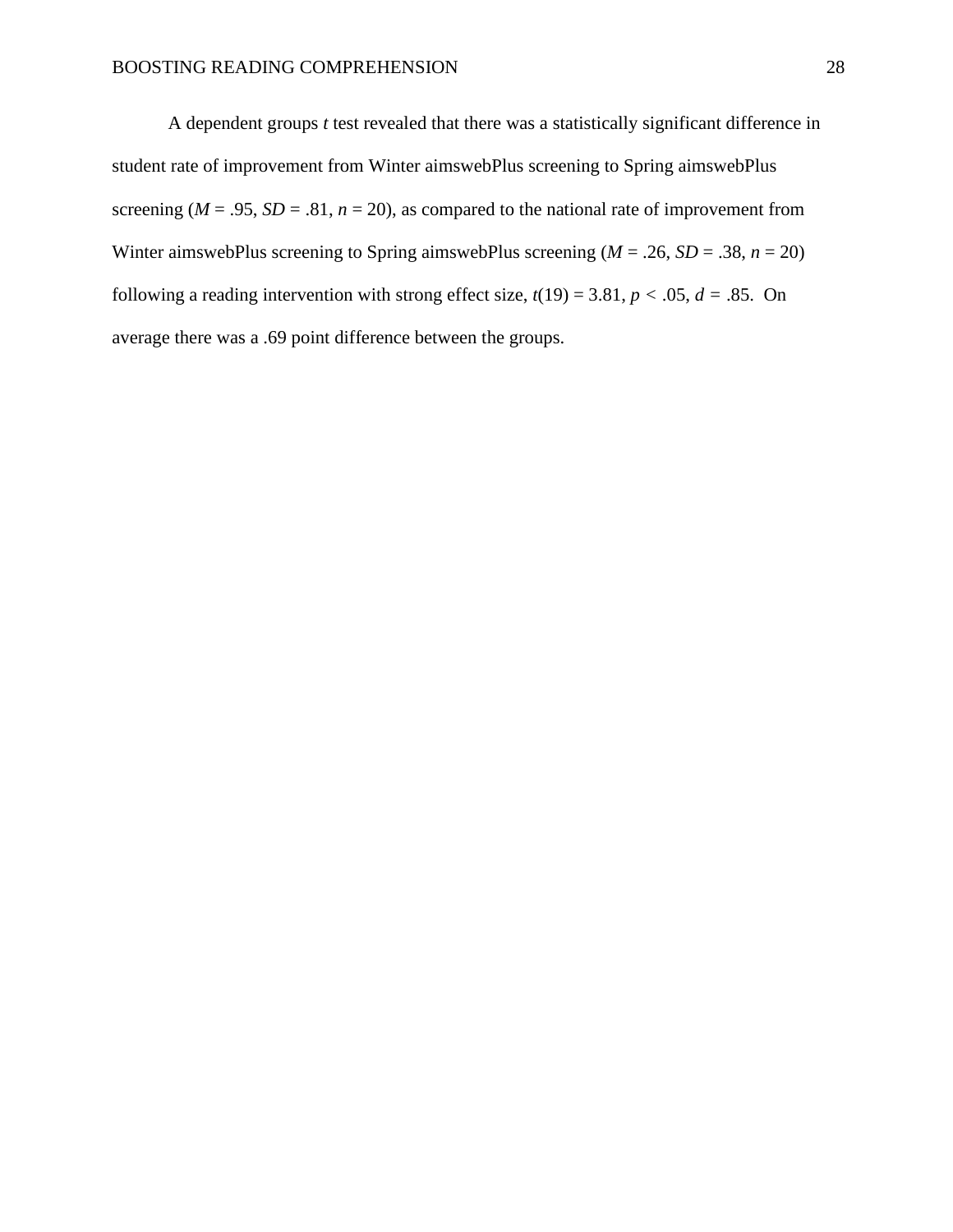#### **Discussion**

#### **Summary of Major Findings**

The findings of this action research were compatible with the existing body of research in that the use of reading comprehension strategies appeared to show an increase in reading comprehension abilities. These four specific comprehension strategies: predicting, questioning, visualizing, and summarizing seemed to assist with monitoring comprehension and building metacognition. This was consistent across all three methods of data collection, indicating that there was a strong effect size. While each area of data collection showed significant improvement in reading comprehension, further research should be conducted. With consideration to this data there is no way to tell if one particular reading response activity improved comprehension or if it was a combination of all the activities together. Based on student growth in the aimswebPlus reading comprehension assessment scores, as well as an increased individual rate of improvement as compared to the national rate of improvement, it would appear that the use of the reading responses possibly improved the students' metacognitive awareness of using the strategies when the response activities were not present.

It should be noted that while all of the students with the exception of Student 2 improved in their reading comprehension scores from aimswebPlus (Table 4), Students 4, 7, 15, and 19 had a lower rate of improvement compared to the national rate of improvement provided by aimswebPlus (Table 5). Therefore, even though the statistical analysis showed a significant improvement for the population, not all students improved as expected.

#### **Limitations of the Study**

There were some influential factors that could have had an impact on the data. One factor was student behaviors. Based on anecdotal observations by this teacher researcher,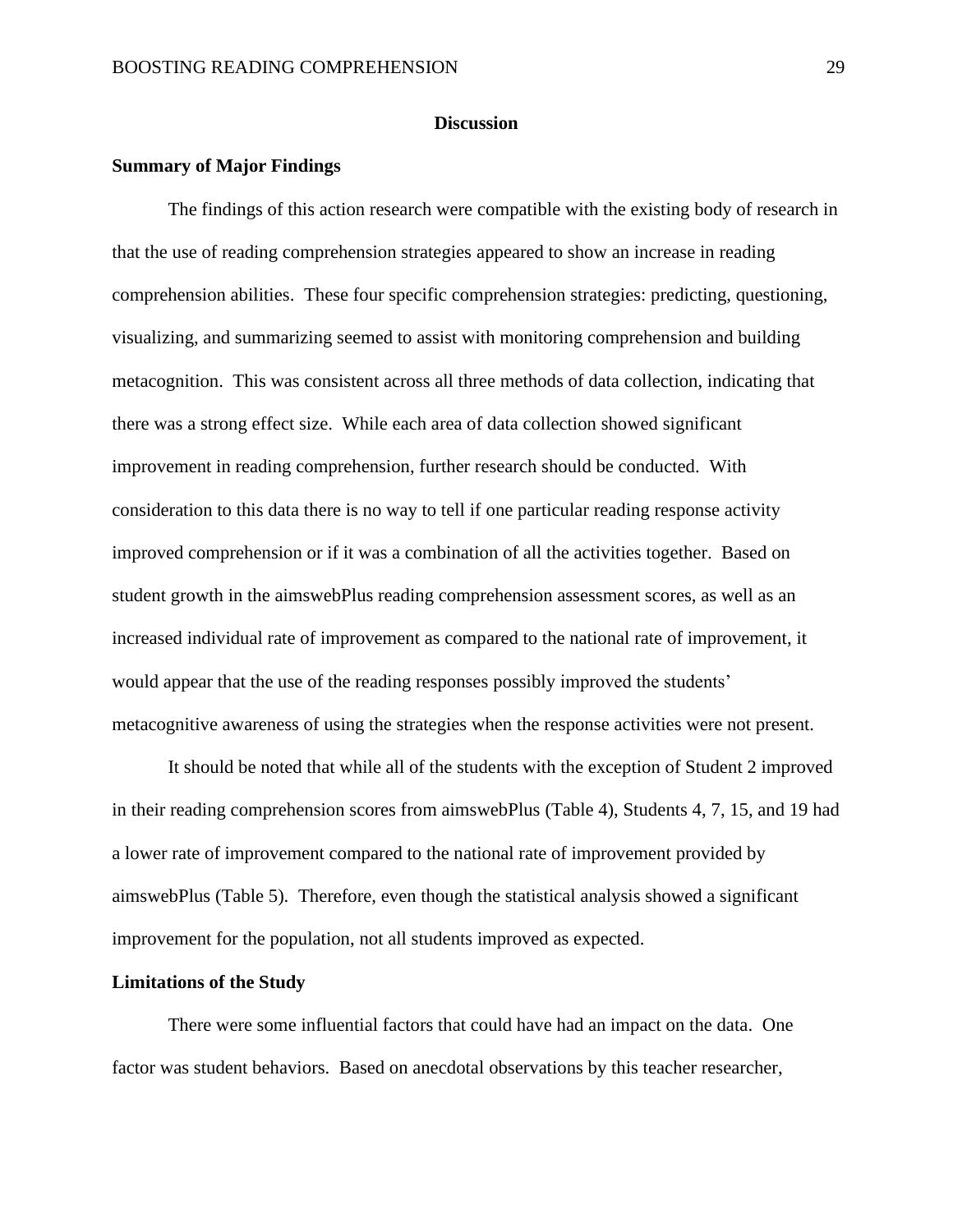students 14 and 20 seemed to rush through the response activities and comprehension quizzes or struggled to get them completed. After some additional modeling of the reading responses from this teacher researcher, they improved during the second five-week period. They both also improved from Winter to Spring on the aimswebPlus assessment, but perhaps that improvement could have been more pronounced if they were more motivated to complete the tasks. Student 2 struggled with test anxiety. That student had a negative rate of improvement from the Winter to Spring assessment period. It is difficult to tell if it was due to the intervention having a negative effect or anxiety.

There is also the factor of the scores from the aimswebPlus assessment at beginning of the school year which may have been lower due to the summer slide effect where students regress some after not reading or reading very little during the summer months. This would influence their national rate of improvement. Also, if students were having a bad day, not feeling well, or were tired during the assessment day, that may also affect the aimswebPlus scores. It was one assessment on one day.

A limitation to this study is that there was no control group. There was a change in this teacher researcher's grade level so there was no third grade data from the previous year to be able to compare the growth of the aimswebPlus assessment results without the use of reading response activities to the growth of the aimswebPlus assessment results with the use of the reading response activities from the same Winter to Spring time period. The small group size is also a limitation. A larger population may have yielded different results. There also needs to be consideration for the time allotted for the action research. Perhaps if more time were given to modeling, guided practice, and the gradual release of responsibility, the results would have been even greater.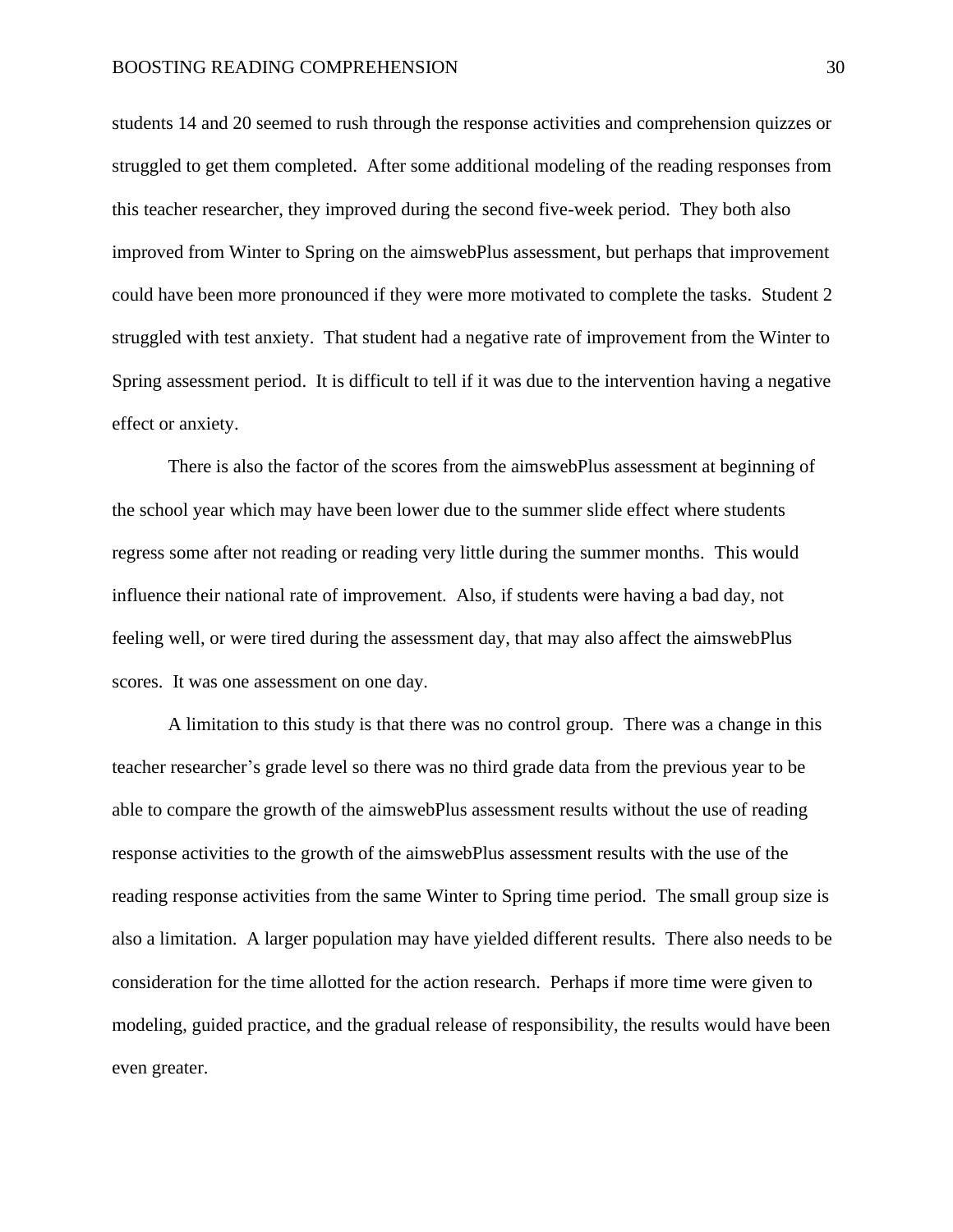#### **Further Research**

As mentioned previously, an area for further research could be to determine if one comprehension strategy has a greater impact on reading comprehension than another. One item to consider would be if adding more strategies, such as inferring or synthesizing, would influence scores. The way the current action research was structured, it is difficult to tell if one produced more positive results than another on the overall reading comprehension

Another area for further research could be the use of a traditional text versus a digital text. All the students in this action research used fictional and informational digital texts for their ten books. A question to consider would be if traditional texts would show a higher rate of improvement than digital texts. The aimswebPlus reading passages were given to students digitally on their iPads, but were much shorter than the texts that they read for their reading responses.

Having students self-reflect on how well they comprehended the texts and how well they felt they did on completing the reading response activities could also be an area for further research. It would be good to know if the students themselves felt that the reading response activities were beneficial to their understanding. This would also allow the students to take more ownership in their learning. If this action research were to be repeated, this teacher researcher would include a survey for self-reflection.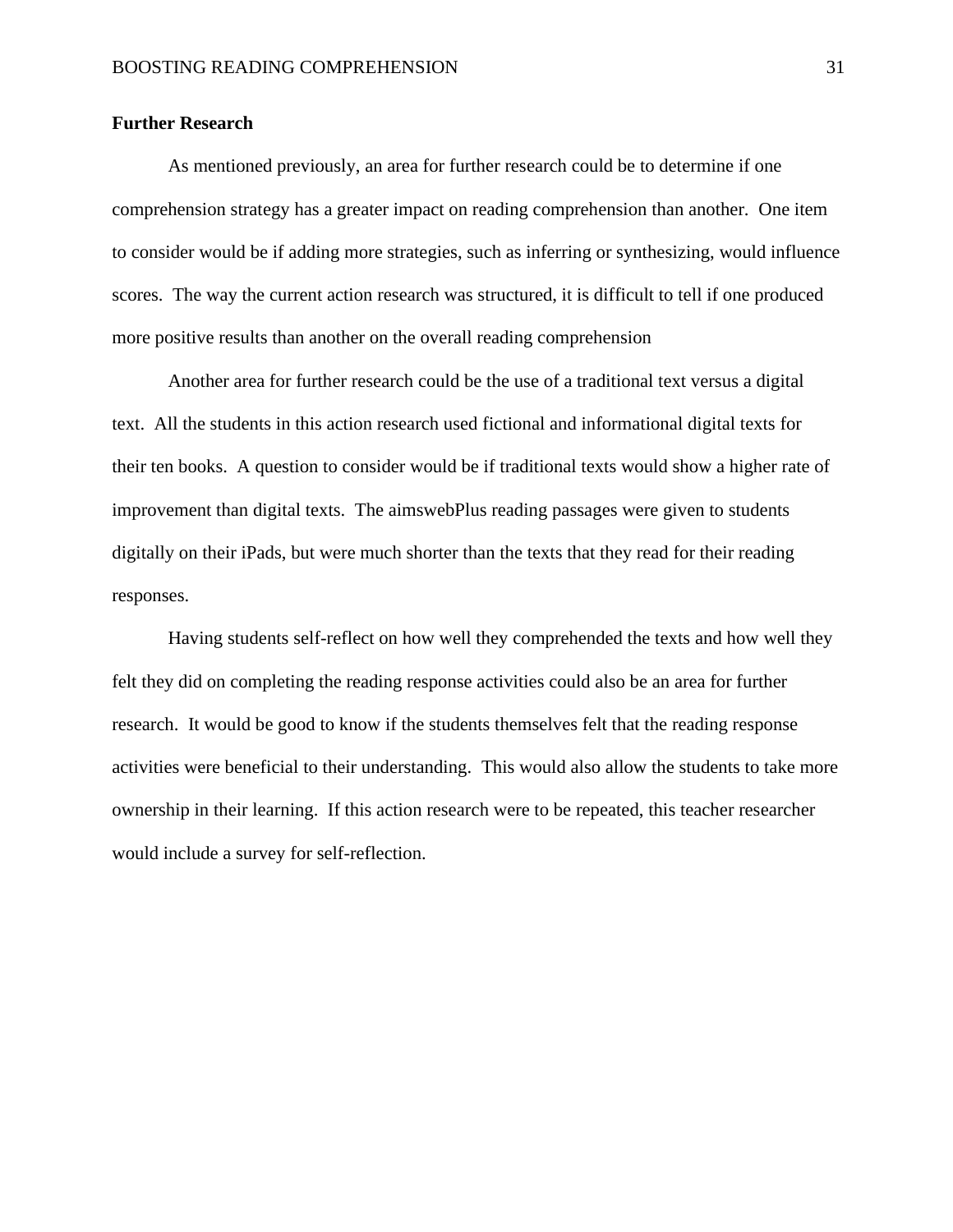#### **Conclusion**

Based on the data results from this action research, the use of reading response activities could have a positive impact on reading comprehension and comprehension monitoring abilities. The data this teacher researcher used was from the teacher created reading response rubrics, comprehension quizzes provided by Raz-Kids, and the results from the reading comprehension portion of aimswebPlus Universal Screening assessments. By encouraging the students to think more deeply about the texts they read through completing the written reading response activities, they were given the opportunity to build their metacognitive and comprehension skills. The reading response activities of predicting, questioning, visualizing, and summarizing were used before, during, and after reading which possibly made the students dig deeper into the texts to pull out the meaning the authors intended. These four strategies have a body of research that shows they can improve reading comprehension. The strategies of predicting, questioning, and summarizing were particularly noted to build comprehension-monitoring skills (Palinscar & Brown, 1984). The strategy of visualizing helps the reader become more engaged in the text (Harvey & Goudvis, 2007).

The purpose of this action research was to determine if the use of written reading responses were effective in improving the reading comprehension and comprehension monitoring skills of this teacher researcher's third grade students. Based on observations and data from the aimswebPlus Universal Screening, the students in this teacher researcher's class were in need of an intervention to improve the ability to understand what was read. While the overall data statistically shows improvement in comprehension, not all students improved. However, 75% of the students had a higher rate of improvement on the aimswebPlus reading comprehension assessment than the national rate of improvement for similar students.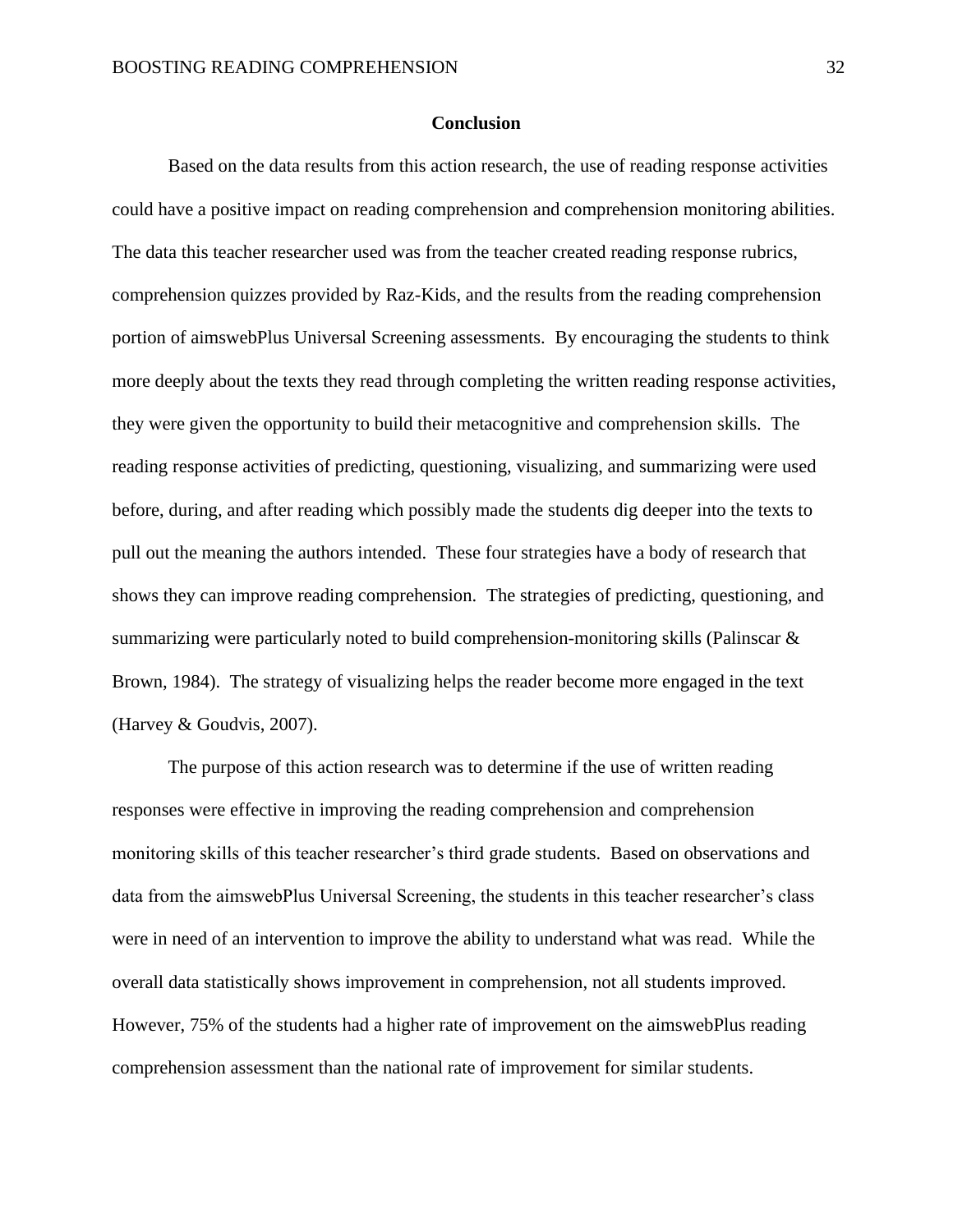The importance of these findings may be useful to other elementary classrooms. The reading response activities could be changed and adapted to fit various grade levels and reading competencies. It is recommended by this teacher researcher that students be allowed a choice in the texts they read as long as they are at the readers' instructional level. These reading response activities could be used with any text and may be useful for content area reading. This research is valuable because it provides teachers with another tool to help develop reading comprehension and comprehension monitoring skills, which will benefit readers throughout their lifetime.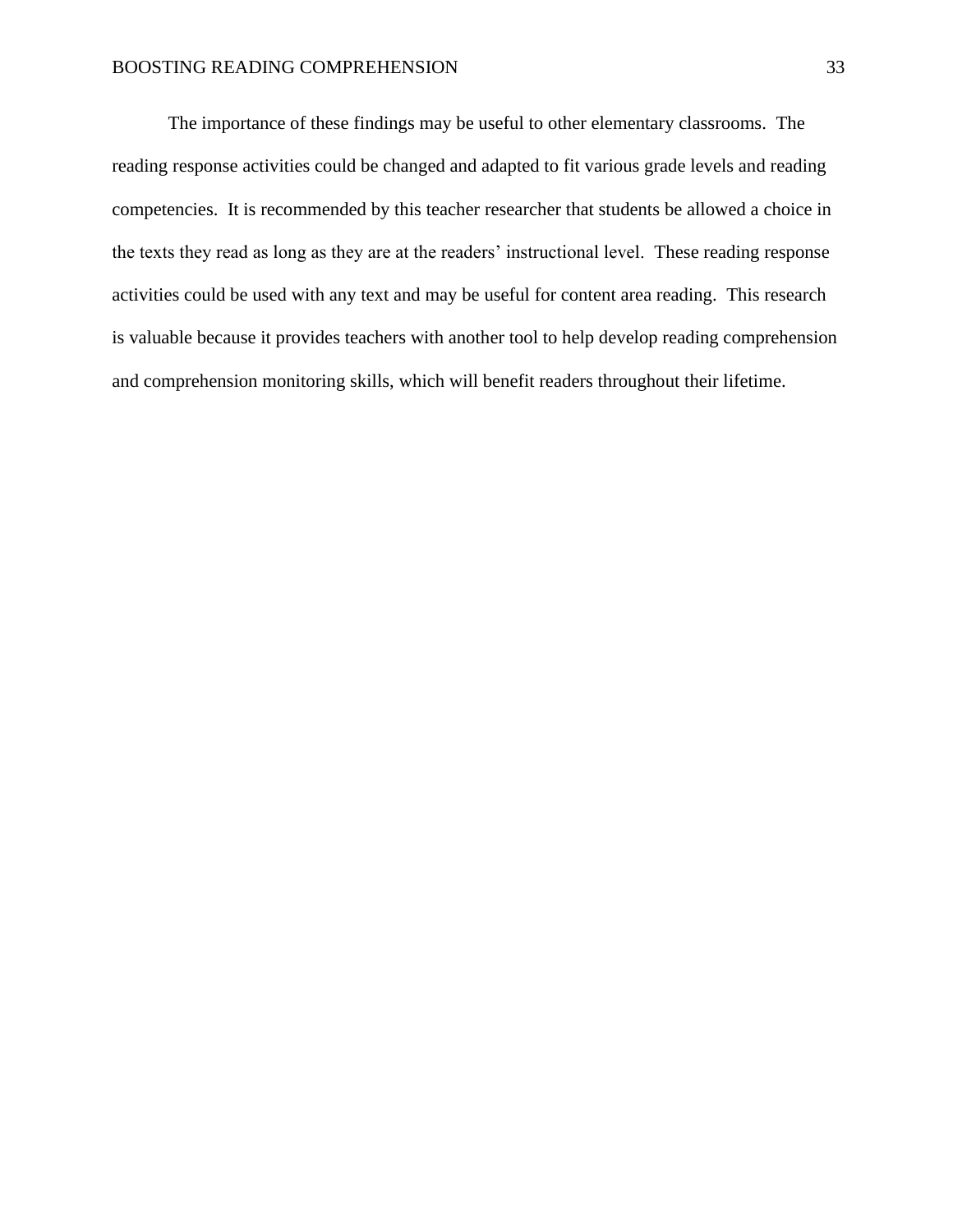#### References

- Annevirta, T., & Vauras, M. (2006). Developmental changes of metacognitive skill in elementary school children. *The Journal of Experimental Education, 74*(3), 195-226. doi:10.3200/JEXE.74.3.195-226
- Bangert-Drowns, R., Hurley, M., & Wilkinson, B. (2004). The effects of school-based writingto-learn interventions on academic achievement: A meta-analysis. *Review of Educational Research, 74*(1), 29-58. doi:10.3102/00346543074001029
- Cobb, J. B. (2016). Assessing reading metacognitive strategy awareness of young children: The reading metacognitive strategy picture protocol. *Language and Literacy, 18*(1), 23-39. doi:10.20360/G2PC74
- Connor, C. (2016). A lattice model of the development of reading comprehension. *Child Development Perspectives, 10*(4), 269-274. doi:10.1111/cdep.12200
- De Koning, B., & Van der Schoot, M. (2013). Becoming part of the story! Refueling the interest in visualization strategies for reading comprehension. *Educational Psychology Review,25*(2), 261-287. doi:10.1007/s10648-013-9222-6
- DeVries, B. (2015). *Literacy assessment & intervention for classroom teachers.* Scottsdale, AZ: Holcomb Hathaway Publishers.
- Dorn, L. & Jones, T. (2012). *Apprenticeship in literacy: Transitions across reading and writing, K-4.* Portland, ME: Stenhouse Publishers.
- Dorn, L. & Soffros, C. (2005). *Teaching for deep comprehension: A reading workshop approach.* Portland, ME: Stenhouse Publishers.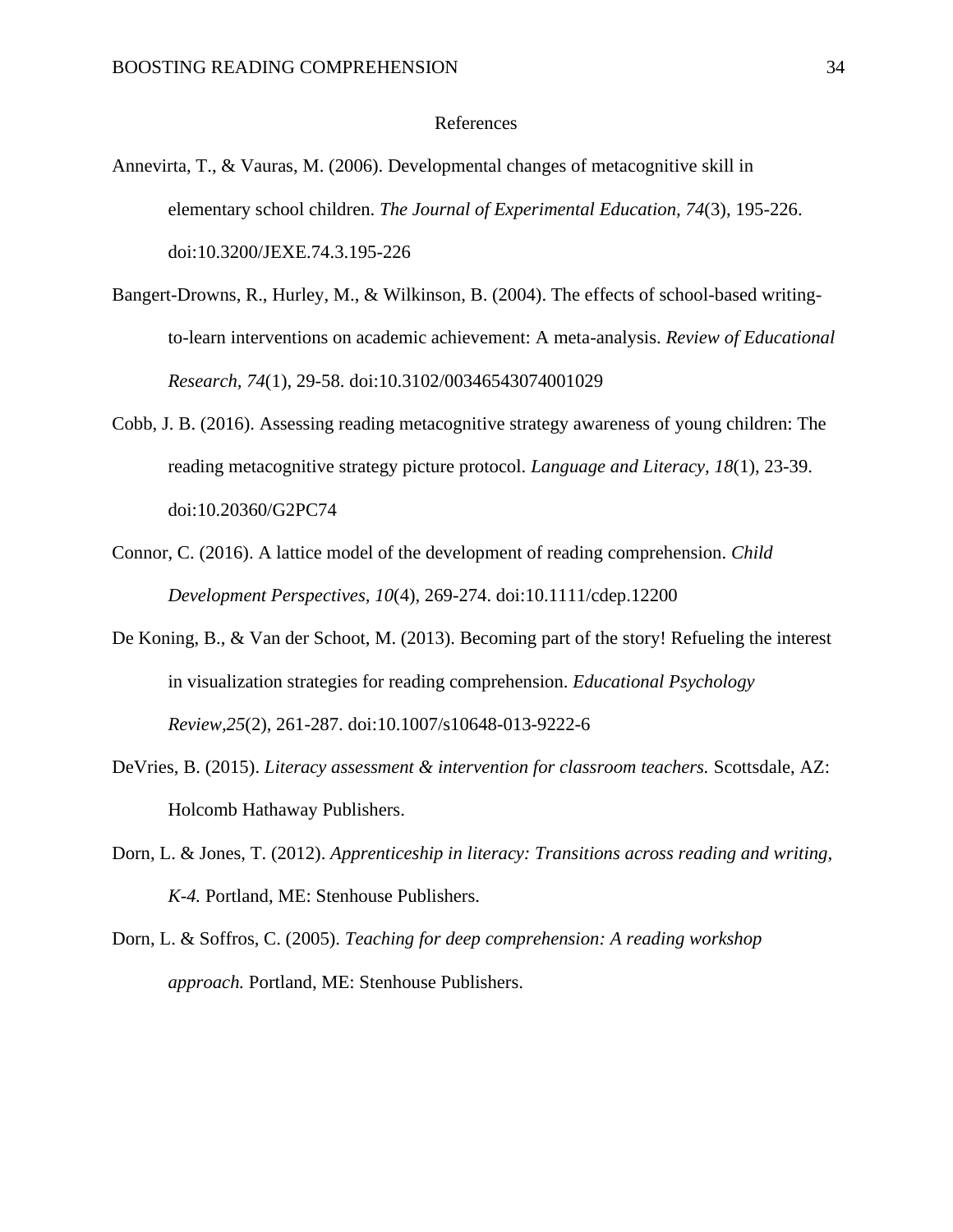Edwards, K. (2018). *AimswebPlus: Efficacy research report*. Retrieved from https://www.pearson.com/content/dam/one-dot-com/one-dot-com/global/Files/efficacyassessment-reports/aimsweb-Plus-research-report.pdf

- Graham, S., & Hebert, M. (2011). Writing to read: A meta-analysis of the impact of writing and writing instruction on reading. *Harvard Educational Review, 81*(4), 710-744. doi:10.17763/haer.81.4.t2k0m13756113566
- Gutiérrez-Braojos, C., Fernández, S. R., & Salmerón-Vílchez, P. (2014). How can reading comprehension strategies and recall be improved in elementary school students. *Estudios Sobre Educacion, 26*, 9-31. doi:10.15581/004.26.9-31
- Hart, J. & Stebick, D. (2016). Making the invisible visible: RtI and reading comprehension. *The NERA Journal, 51*(2), 43 - 56.
- Harvey, S. & Goudvis, A. (2007). *Strategies that work: Teaching comprehension for understanding and engagement.* Portland, ME: Stenhouse Publishers.
- Hebert, M., Simpson, A., & Graham, S. (2013). Comparing effects of different writing activities on reading comprehension: A meta-analysis. *Reading and Writing : An Interdisciplinary Journal, 26*(1), 111-138. doi:10.1007/s11145-012-9386-3
- Hernandez, D. J. (2011). Double jeopardy: How third-grade reading skills affect high school graduation. Annie E. Casey Foundation. Retrieved from: http://fcdus.org/sites/default/files/DoubleJeopardyReport.pdf
- Iowa Department of Education (2016). *Iowa core: English language arts & literacy in history/social studies, science, and technical subjects.* Retrieved from https://iowacore.gov/sites/default/files/k-12\_literacy\_0.pdf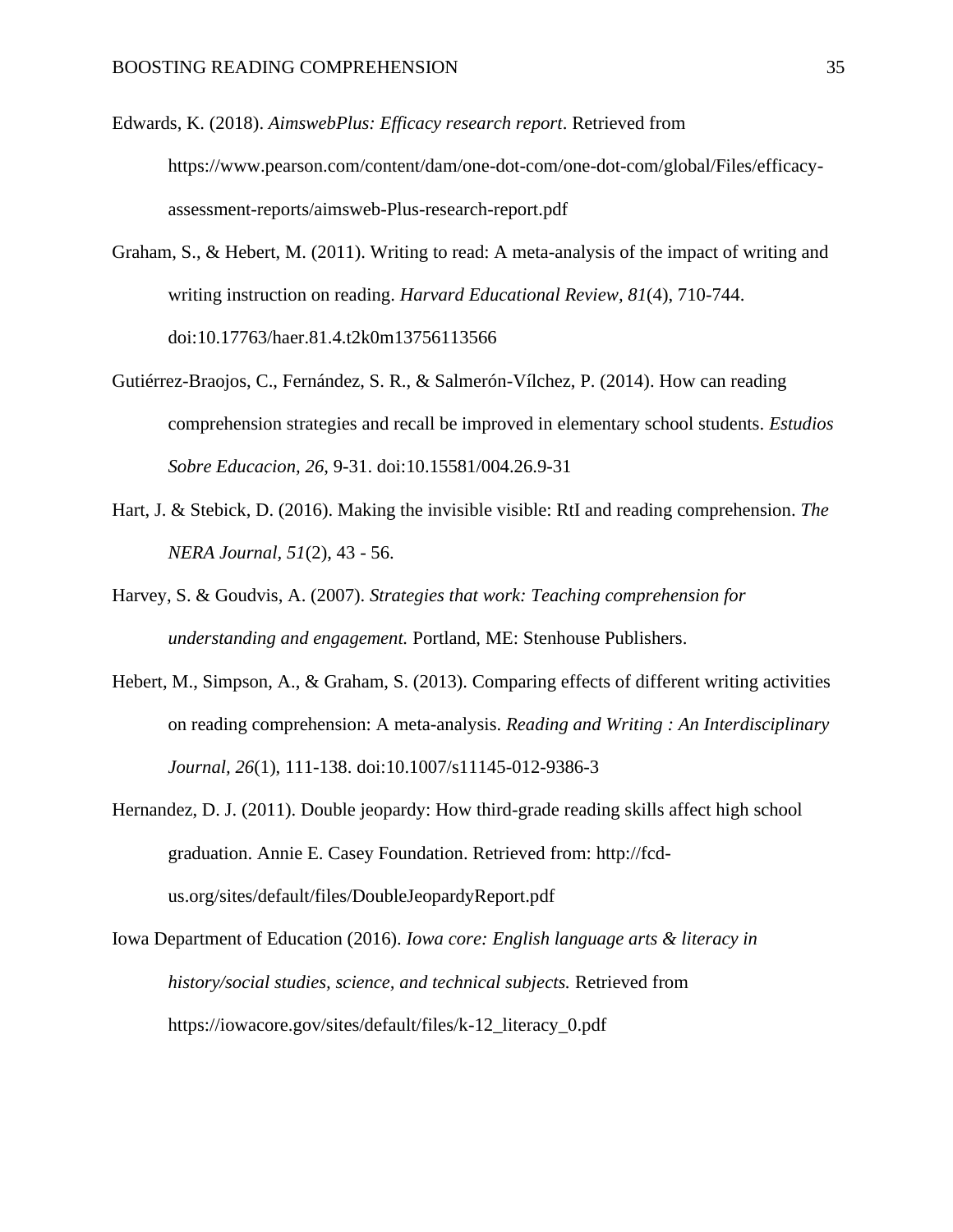Klingner, J. (2004). Assessing reading comprehension. *Assessment for Effective Intervention, 29*(4), 59-70. doi:10.1177/073724770402900408

- Kolić-Vehovec, S., & Bajšanski, I. (2006). Metacognitive strategies and reading comprehension in elementary-school students. *European Journal of Psychology of Education, 21*(4), 439-451. doi:10.1007/bf03173513
- Learning A-Z text leveling system. (n.d.) Retrieved from https://www.readinga-z.com/learningaz-levels/text-leveling-system/
- Ness, M. (2011). Explicit reading comprehension instruction in elementary classrooms: Teacher use of reading comprehension strategies. *Journal of Research in Childhood Education, 25*(1), 98-117. doi:10.1080/02568543.2010.531076
- Ness, M. (2017). Simple texts, complex questions: Helping young children generate questions. *Reading Improvement, 54*(1), 1-5.
- Özyeter, N. T., & Kutlu, Ö. (2018). Identifying the relationships between response behaviors for reading comprehension items and student characteristics. *Journal of Education and Training Studies, 6*(10), 148-157. doi:10.11114/jets.v6i10.3392
- Palinscar, A., & Brown, A. (1984). Reciprocal teaching of comprehension-fostering and comprehension-monitoring activities. *Cognition and Instruction, 1*(2), 117-175. doi:10.1207/s1532690xci0102\_1
- Peterson, D. (2019). Engaging elementary students in higher order talk and writing about text. *Journal of Early Childhood Literacy, 19*(1), 34-54. doi:10.1177/1468798417690918
- Pirc, T., & Pecjak, S. (2018). Differences in the effects of summarizing skills training by 4th grade students. *Studia Psychologica, 60*(4), 245-258. doi:10.21909/sp.2018.04.765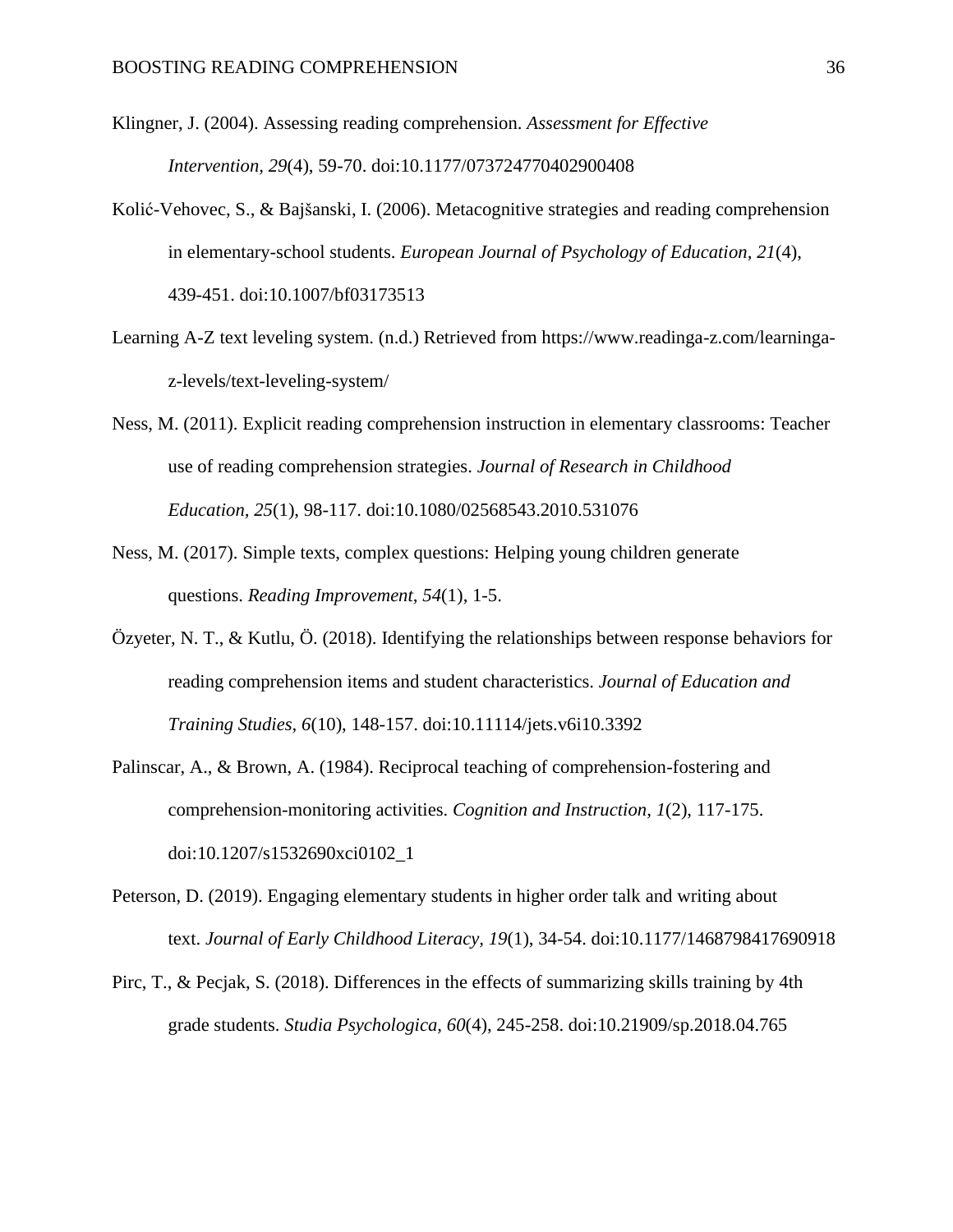- Sperling, R. A., Ramsay, C. M., Reeves, P. M., Follmer, D. J., & Richmond, A. S. (2016). Supporting students' knowledge construction and self-regulation through the use of elaborative processing strategies. *Middle School Journal, 47*(3), 25-32. doi:10.1080/00940771.2015.1135099
- Spirgel, A., & Delaney, P. (2016). Does writing summaries improve memory for text? *Educational Psychology Review, 28*(1), 171-196. doi:10.1007/s10648-014-9290-2
- Tomczak, K. G. (2014). How does talk around reading influence comprehension in third grade? *Networks: An Online Journal for Teacher Research, 16*(2), 1-16. doi:10.4148/2470-6353.1039
- Yeomans-Maldonado, G. (2017). Development of comprehension monitoring in beginner readers. *Reading and Writing, 30*(9), 2039-2067. doi:10.1007/s11145-017-9765-x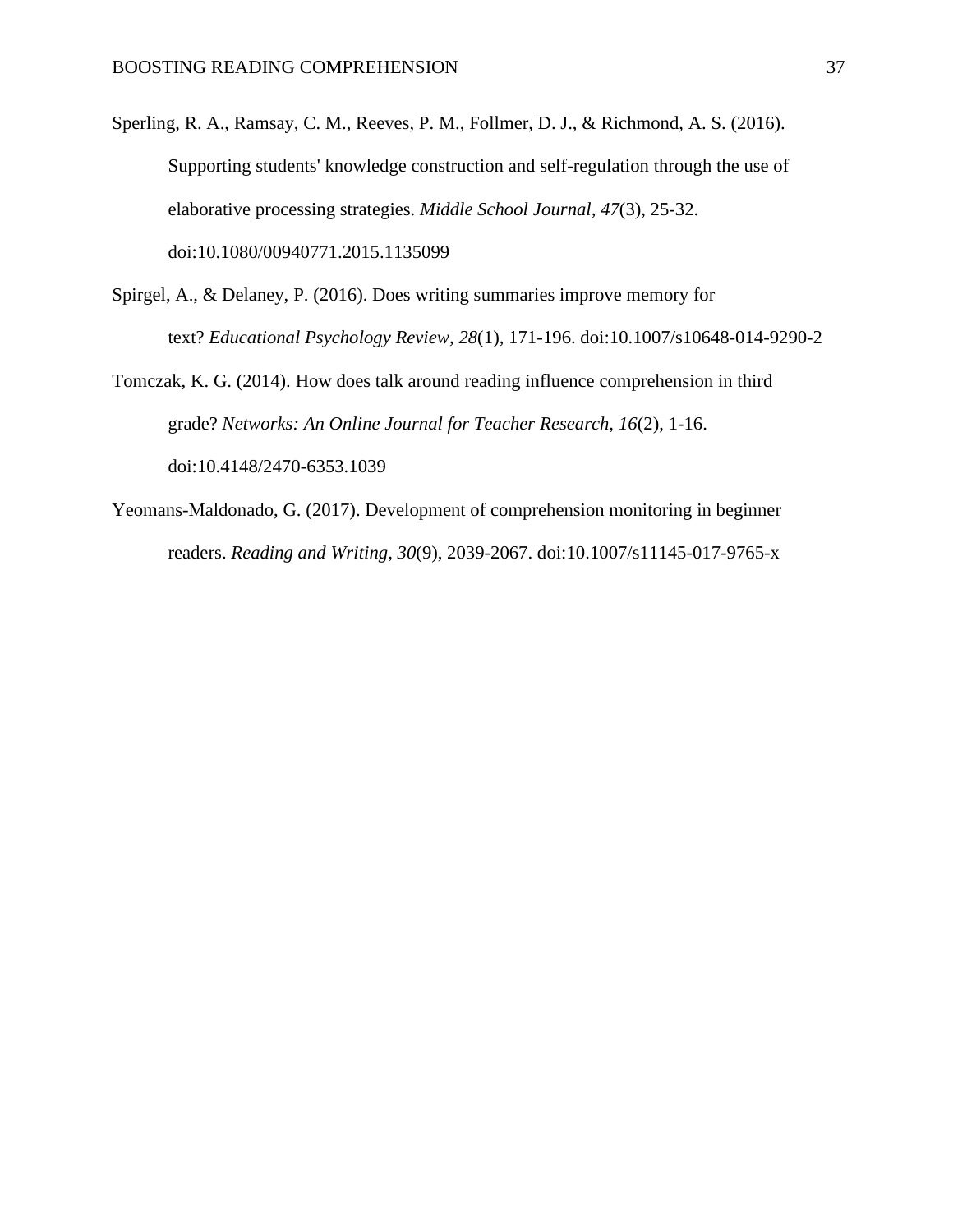## Appendix A

## Reading Response Worksheet

|                                                                                                                       | Date: |                                                        |
|-----------------------------------------------------------------------------------------------------------------------|-------|--------------------------------------------------------|
| Title: F/NF                                                                                                           |       | Visualize:                                             |
| Predict:<br>Before you begin reading, write down what you think the<br>text will be about.                            |       | Sketch and/or write about what this text means to you. |
|                                                                                                                       |       | Summarize:                                             |
| <b>Ask Questions:</b><br>While you are reading, write down any questions you have<br>about the text.                  |       | Write a quick summary about the text.                  |
| 1.                                                                                                                    |       |                                                        |
| 2.                                                                                                                    |       |                                                        |
| the contract of the contract of the contract of the contract of the contract of the contract of the contract of<br>3. |       |                                                        |
|                                                                                                                       |       | Rate this book:                                        |